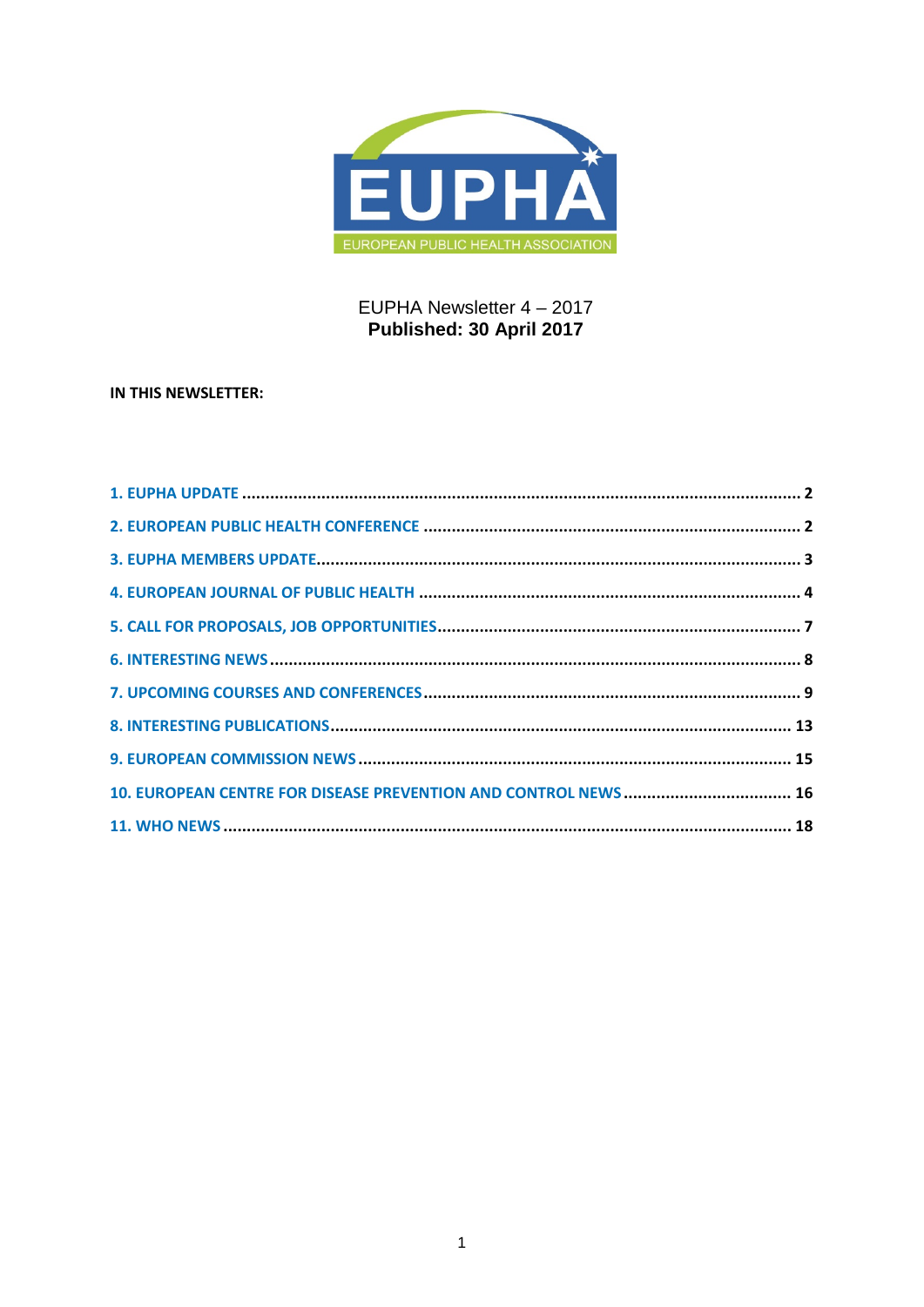# <span id="page-1-0"></span>**1. EUPHA update**

### **EUPHA is happy to be a partner of the AAF OMI Salzburg seminar**

In 1984, a group of Americans and Austrians interested in fostering closer relations between the United States and Austria established **The American Austrian Foundation (AAF)**. The AAF has grown from a bilateral initiative to a multilateral, international institution partnering with nongovernmental organizations (NGO's), governments and individuals, directed by committed board members in the United States and Austria.

EUPHA is happy to be a co-organiser of the 2017 Salzburg UCSC/EUPHA Seminar in LEADERSHIP IN HEALTHCARE, organized from Sunday 10 September – Saturday 16 September 2017. [http://www.aaf-online.org/tl\\_files/exter...](http://www.aaf-online.org/tl_files/externals/downloads/seminars/docs/docs_2017/Leadership%20in%20Healthcare%20Schedule%202017.pdf)

**EUPHA (PHMR) presentation at: Health Information in the European Union - The ERIC as a tool** Nicole Rosenkötter, president of the EUPHA section on Public health monitoring and reporting gave a presentation on the added value of an ERIC on health information for public health research. The meeting was organised by BRIDGE health on 20 April in Brussels.

#### **Public Mental Health Section**

The 1<sup>st</sup> International Public Mental Health Conference: From Fundamentals To Innovations 30 June – 1 July, 2017, Vilnius, Lithuania. The conference aims to bring together researchers, practitioners, policy makers and all professionals interested in public mental health.

#### **EUPHA publishes first E-collection (Injury prevention and safety promotion)**

In collaboration with Oxford University Press, EUPHA has published its first e-collection on injury prevention and safety promotion. The president of our EUPHA section on Injury prevention and safety promotion, Dr Anne Lounamaa, has written the editorial for the selection of published articles in the EJPH in the past 5 years. E-collections are published to give special attention to a specific topic. Ecollections are open access for a limited time period, so check out the first e-collection here. [https://academic.oup.com/eurpub//pages/injury\\_prevention\\_safety\\_promotion](https://academic.oup.com/eurpub/pages/injury_prevention_safety_promotion)

#### **EUPHA supports the 2018 World Congress on Migrant Health**

EUPHA is very proud to be an official supporter of the **1st World Congress on Migration, Ethnicity, Race and Health – Diversity and Health** organised from 17-19 May 2018 in Edinburgh, Scotland. More information can be found at:<http://www.merhcongress.com/>

# <span id="page-1-1"></span>**2. European Public Health Conference**





**10th European Public Health Conference: 'Sustaining resilient and healthy communities', Stockholmsmässan, Stockholm, 1 - 4 November 2017 Stockholm 2017: Everybody will be there** 

#### **Abstract submission**

Abstract submission still open for one more day! Deadline for submission is  $1<sup>st</sup>$  of May (midnight)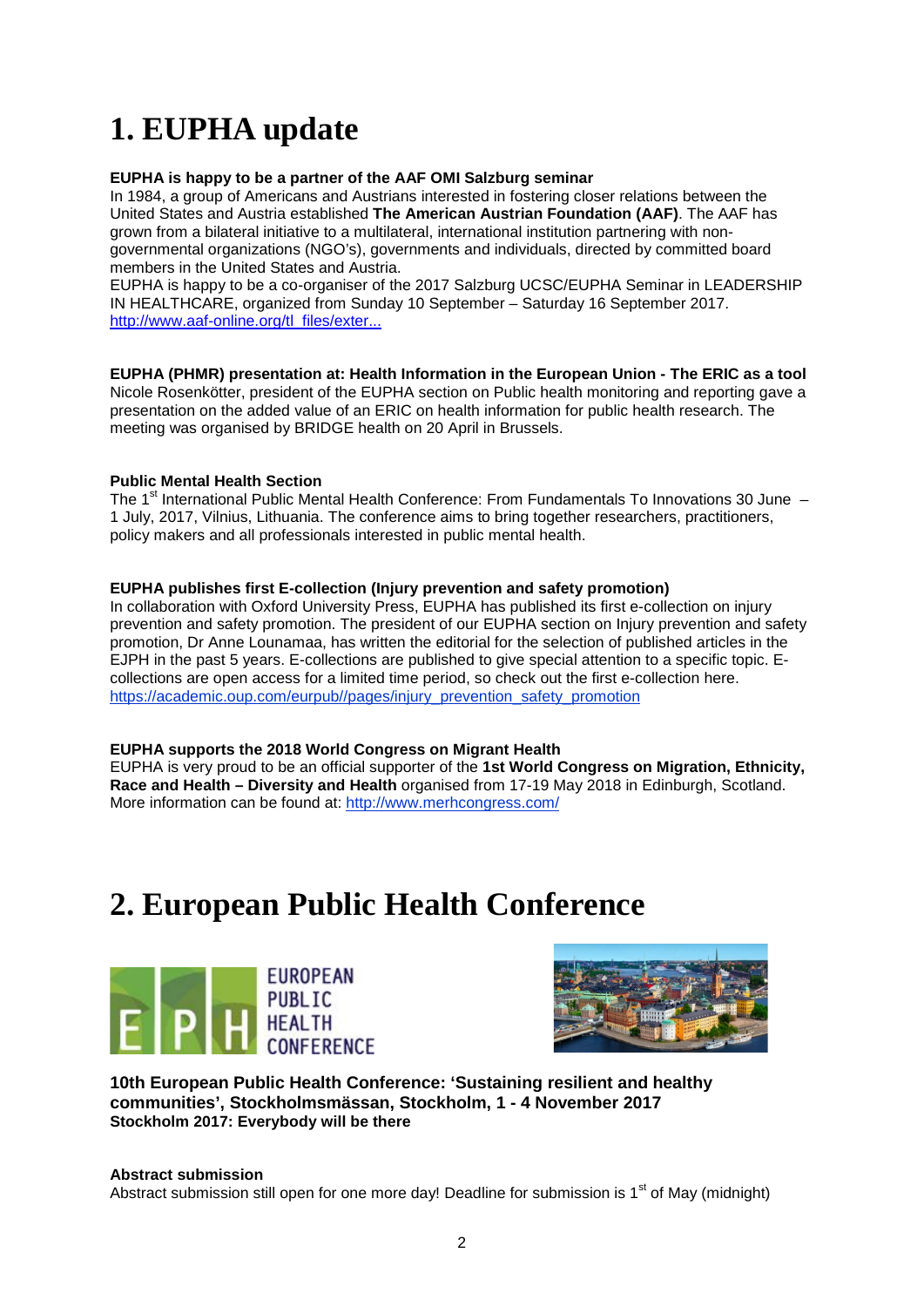#### **Registration**

[Registration](https://ephconference.eu/registration-fees-and-information-20) for the 10th EPH Conference opens 1 April 2017. You can benefit from early bird registration fees until 1 September. We are expecting over 1,500 delegates. Meet your colleagues at the largest public health event in Europe and register early to benefit from the reduced rates. Please note that we succeeded in keeping the fees at the same level as last year. Early bird registration fees for EUPHA members are EUR 600. Non-members pay EUR 680, Students pay EUR 420 (all including VAT). Pre conferences can be booked online once the pre conference programme is completed in May. They can be added to your earlier made registration at all times.

# <span id="page-2-0"></span>**3. EUPHA members update**

# **Welcome to: Portuguese Association of Public Health Doctors**

In the Executive Council meeting of 25 March, the National Union of Public Health Doctors was accepted as a new, full member of EUPHA. The Portuguese Association of Public Health Doctors (ANMSP, Associação Nacional dos Médicos de Saúde Pública) is a network of public health professionals with both scientific and social purposes. ANMSP's mission is to contribute to the advancement of Public Health in Portugal, by organising scientific events for its associates and other public health professionals, by contributing to policy-making in the country, by creating interinstitutional partnerships, and by promoting the professional and personal development of its associates. The association was established in 1987.

#### **Welcome to: School of Medicine, University of Crete, Greece**

The EUPHA Executive Council has accepted the School of Medicine of the University of Crete, Greece as institutional member of EUPHA.

#### **UK SSM organises one day Brexit conference**

HealthandBrexit: Advancing knowledge for population health after Brexit: Wellcome Trust: 18th May 2017. Article 50 was triggered only last week and we are already into the next bargaining stages of Brexit. Many large unknown effects of Brexit will transpire over the next few years. Many of them will have major implications for the health of the different populations in the UK and in the EU. In this one day conference the Society for Social Medicine will anticipate the potential population health effects of Brexit, using available evidence and our best predictions. We will draw on a series of exciting expert talks and break-out discussions, to develop a population HealthandBrexit scorecard, and to shape the research agenda to monitor population health change as we leave the EU. This conference has brought together a fantastic range of speakers with insider knowledge of the Health Select committee, the EU, EUPHA and the UK health law, health policy and population health agendas.

Sign up now - [https://registrations.hg3conferences.co.uk/healthandbrexit](http://euphapedia.eupha.org/newsletter/https:/registrations.hg3conferences.co.uk/healthandbrexit) as places are limited for this immensely topical conference!

#### **SESPAS - Spanish Society for Public Health and Administration**

SESPAS, together with AES (the Spanish Health Economics Association) and SEE (the Spanish Epidemiological Society), have decided to coordinate their respective annual scientific meetings into a "Congress of conferences". With the overall theme of Science for action, the conference will take place September 6 to 8 in Barcelona, Spain. The scientific programme will include issues of great current relevance, determinants of population health such as global warming, social inequality in health, education and big data - topics which will be addressed from the variety of perspectives within SESPAS. Furthermore, the conference aims to contribute to the continuing existing association between European and global public health networks, raise the international profile of SESPAS, as well as strengthen the role of SESPAS within national and international decision-making institutions. We are thus inviting members from all European public health societies to join us in Barcelona, at a conference where many sessions and keynote lectures will be held in English. For more information please visit: http://congresosespas.es/sespas/en/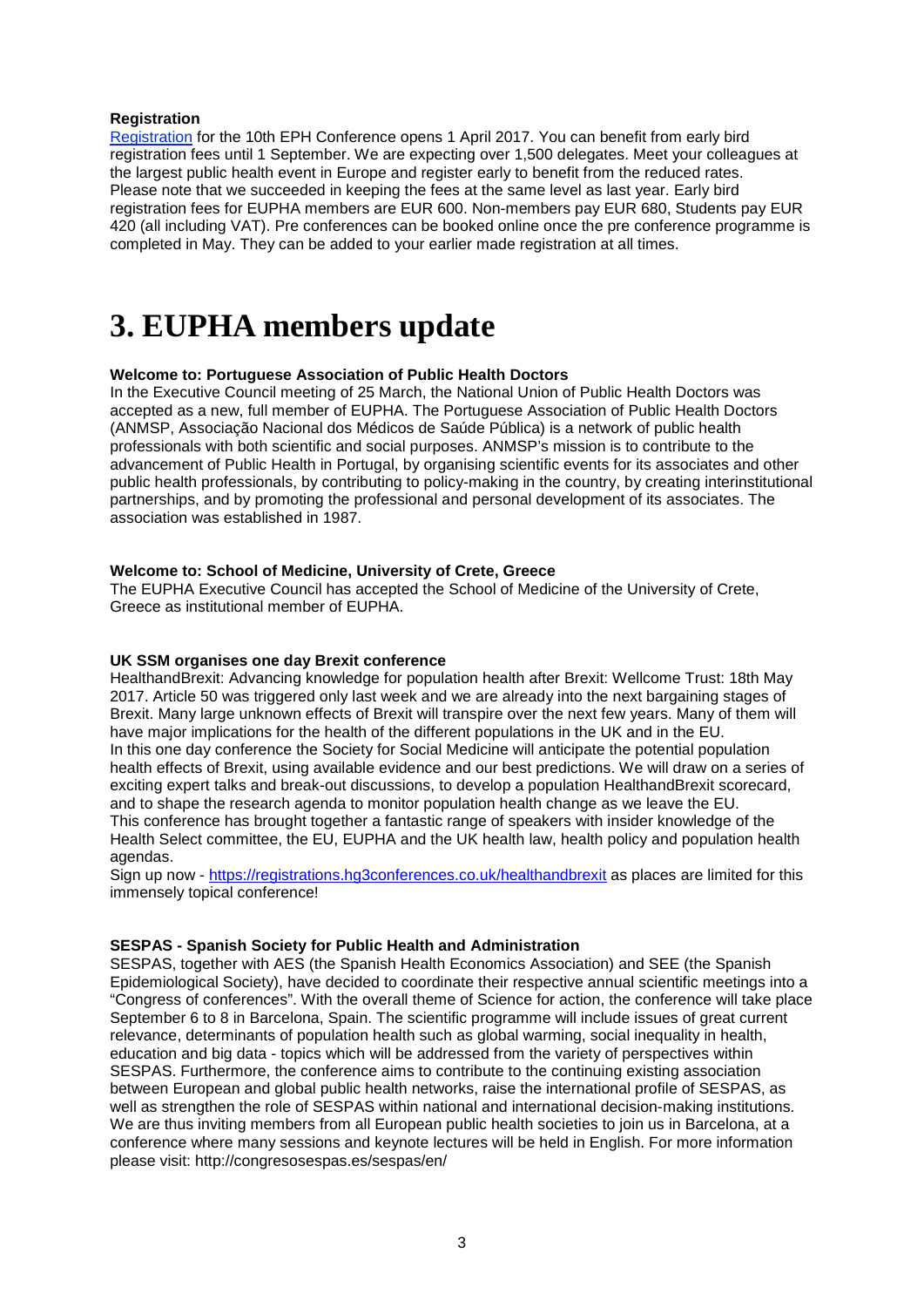Furthermore SESPAS continues to provide continuous support to the Menorca School of Public Health since its origin. In its 28th edition, the Menorca School of Public Health will host in the small island of Llatzeret de Maó (Menorca, Spain) and from 18 to 27 September, 13 courses and 13 workshops covering a wide range of public health issues and areas. This year, several courses will be held in English, like for instance one on Urban Health Research and another on Challenges of systematic reviews in Public Health interventions. In addition to the formal course, the school hosts several workshops proposed by different public health organizations and groups, including health policy, public health intervention, community health or research topics.

Within the context of the School, the 1st International Programme of Advanced Epidemiology and Statistics (IPAES) including three modules on Causal Inference will also be taking place (Causal Inference with Directed Graphs, Causal Mediation and Interaction Analysis and Methods to deal with attrition and missing data). The goal of this course is to empower epidemiologists, biomedical scientists, public health professionals, research clinicians, social scientists, and statisticians to apply causal inference with confidence. The programme is held in the Llatzaret of Maó within the Public Health School of Menorca from the 18th to the 22nd of September 2017.

#### **DGMS - German Association for Medical Sociology**

The annual meeting of the DGMS, the Deutschen Gesellschaft für Epidemiologie e. V. (DGEpi) and the Deutschen Gesellschaft für Sozialmedizin und Prävention e.V. (DGSMP) is organised September 05 - 08, 2017 in Lübeck, Germany.

<http://www.gemeinsam-forschen.de/>

#### **Malta Association of Public Health Medicine: first national public health symposium**

The first National Public Health symposium organise by the Malta Association of public Health medicine in collaboration with the Department of public health and Department of health services management at the University of Malta, will be held on 20 October at the Mater Dei Hospital. Abstract submission is now open:

[https://form.jotformeu.com/7038633587236...](http://euphapedia.eupha.org/newsletter/https:/form.jotformeu.com/70386335872362)

#### **Netherlands Public Health Federation annual conference**

On 12 and 13 April 2017, the annual conference co-organised by the Netherlands Public Health Federation was organised. Discussions include the role of public health professionals, especially in view of the changing role of care.

#### **The French Society of Public Health (SFSP) demands use of food labelling**

In a press communication of 12 April, the SFSP reiterates their total support for the implementation as quickly as possible of a nutrition logo to allow each citizen to easily and simply identify the quality of the food he/she buys and eats. The SFSP does not want to wait until after the Presidential elections in France, as this will cause unnecessary delays in the implementation. [http://www.sfsp.fr/images/docs/cp\\_logonu...](http://www.sfsp.fr/images/docs/cp_logonutscore_04-17.pdf)

# <span id="page-3-0"></span>**4. European Journal of Public Health**



The European Journal of Public Health is a multidisciplinary journal in the field of public health.

The EJPH is published bimonthly. The journal provides a forum for discussion and debate of current international public health issues with a focus on the European region. In 2016, the impact factor of the journal is at 2.751. The 5-year impact factor is 2.512.

The EJPH is the official journal of EUPHA.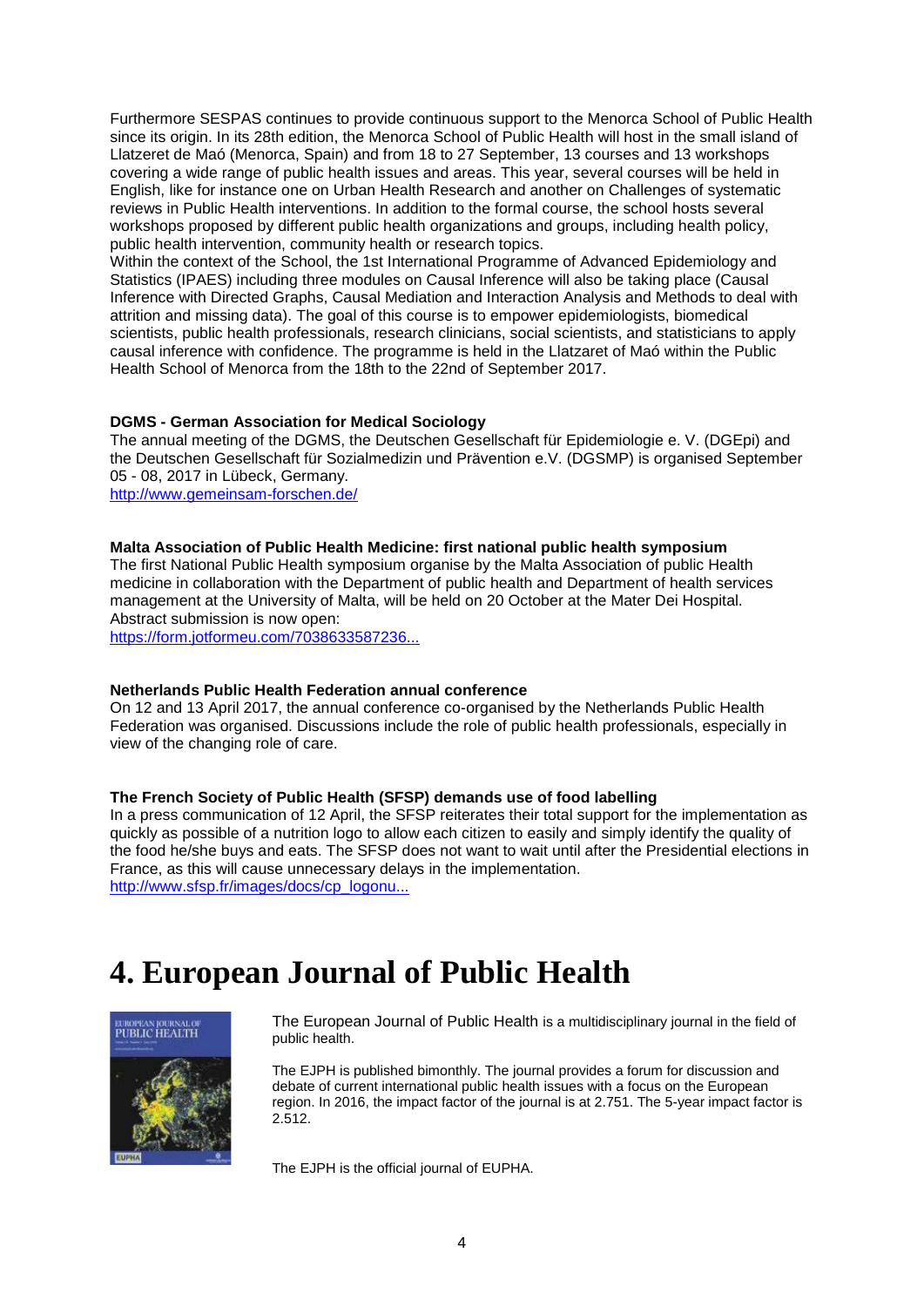#### **Issue 27 – 2, April 2017**

[Sharing the burden: a new European Burden of Disease Network is formed](https://academic.oup.com/eurpub/article/27/2/191/3091413/Sharing-the-burden-a-new-European-Burden-of) [Claudia Stein;](https://academic.oup.com/eurpub/search-results?f_Authors=Claudia+Stein) [John Newton](https://academic.oup.com/eurpub/search-results?f_Authors=John+Newton)

[IANPHI—10 years of collaboration for institutional public health](https://academic.oup.com/eurpub/article/27/2/192/3091414/IANPHI-10-years-of-collaboration-for-institutional) [Puska Pekka;](https://academic.oup.com/eurpub/search-results?f_Authors=Puska+Pekka) [Koplan P. Jeffrey](https://academic.oup.com/eurpub/search-results?f_Authors=Koplan+P.+Jeffrey)

#### **Viewpoints**

[Written informed consent in health research is outdated](https://academic.oup.com/eurpub/article/27/2/194/2450382/Written-informed-consent-in-health-research-is) [R. Broekstra;](https://academic.oup.com/eurpub/search-results?f_Authors=R.+Broekstra) [E.L.M. Maeckelberghe;](https://academic.oup.com/eurpub/search-results?f_Authors=E.L.M.+Maeckelberghe) [R.P. Stolk](https://academic.oup.com/eurpub/search-results?f_Authors=R.P.+Stolk)

[Is written informed consent outdated?](https://academic.oup.com/eurpub/article/27/2/195/3091407/Is-written-informed-consent-outdated) [Anne Marie Tassé;](https://academic.oup.com/eurpub/search-results?f_Authors=Anne+Marie+Tass%c3%a9) [Emily Kirby](https://academic.oup.com/eurpub/search-results?f_Authors=Emily+Kirby)

#### **Social determinants**

Living in stressful neighbourhoods during pregnancy: an observational study of crime rates and birth [outcomes](https://academic.oup.com/eurpub/article/27/2/197/2616513/Living-in-stressful-neighbourhoods-during) [Tom Clemens;](https://academic.oup.com/eurpub/search-results?f_Authors=Tom+Clemens) [Chris Dibben](https://academic.oup.com/eurpub/search-results?f_Authors=Chris+Dibben)

[The role of three lifestyle risk factors in reducing educational differences in ischaemic heart disease](https://academic.oup.com/eurpub/article/27/2/203/2616289/The-role-of-three-lifestyle-risk-factors-in)  [mortality in Europe](https://academic.oup.com/eurpub/article/27/2/203/2616289/The-role-of-three-lifestyle-risk-factors-in)

[Ivana Kulhánová;](https://academic.oup.com/eurpub/search-results?f_Authors=Ivana+Kulh%c3%a1nov%c3%a1) [Gwenn Menvielle;](https://academic.oup.com/eurpub/search-results?f_Authors=Gwenn+Menvielle) [Rasmus Hoffmann;](https://academic.oup.com/eurpub/search-results?f_Authors=Rasmus+Hoffmann) [Terje A. Eikemo;](https://academic.oup.com/eurpub/search-results?f_Authors=Terje+A.+Eikemo) [Margarete C. Kulik](https://academic.oup.com/eurpub/search-results?f_Authors=Margarete+C.+Kulik) ...

[The mediating role of social capital in the association between neighbourhood income inequality and](https://academic.oup.com/eurpub/article/27/2/218/2616602/The-mediating-role-of-social-capital-in-the)  [body mass index](https://academic.oup.com/eurpub/article/27/2/218/2616602/The-mediating-role-of-social-capital-in-the)

[Joreintje D. Mackenbach;](https://academic.oup.com/eurpub/search-results?f_Authors=Joreintje+D.+Mackenbach) [Jeroen Lakerveld;](https://academic.oup.com/eurpub/search-results?f_Authors=Jeroen+Lakerveld) [Yavanna van Oostveen;](https://academic.oup.com/eurpub/search-results?f_Authors=Yavanna+van+Oostveen) [Sofie Compernolle;](https://academic.oup.com/eurpub/search-results?f_Authors=Sofie+Compernolle) [Ilse De](https://academic.oup.com/eurpub/search-results?f_Authors=Ilse+De+Bourdeaudhuij)  [Bourdeaudhuij](https://academic.oup.com/eurpub/search-results?f_Authors=Ilse+De+Bourdeaudhuij) ...

[Are health inequalities rooted in the past? Income inequalities in metabolic syndrome decomposed by](https://academic.oup.com/eurpub/article/27/2/223/2416065/Are-health-inequalities-rooted-in-the-past-Income)  [childhood conditions](https://academic.oup.com/eurpub/article/27/2/223/2416065/Are-health-inequalities-rooted-in-the-past-Income)

[Paola A. Mosquera;](https://academic.oup.com/eurpub/search-results?f_Authors=Paola+A.+Mosquera) [Miguel San Sebastian;](https://academic.oup.com/eurpub/search-results?f_Authors=Miguel+San+Sebastian) [Anneli Ivarsson;](https://academic.oup.com/eurpub/search-results?f_Authors=Anneli+Ivarsson) [Lars Weinehall;](https://academic.oup.com/eurpub/search-results?f_Authors=Lars+Weinehall) [Per E. Gustafsson](https://academic.oup.com/eurpub/search-results?f_Authors=Per+E.+Gustafsson)

[Social class variation, the effect of the economic recession and childhood obesity at 3 years of age in](https://academic.oup.com/eurpub/article/27/2/234/2929356/Social-class-variation-the-effect-of-the-economic)  [Ireland](https://academic.oup.com/eurpub/article/27/2/234/2929356/Social-class-variation-the-effect-of-the-economic)

[Samira Barbara Jabakhanji;](https://academic.oup.com/eurpub/search-results?f_Authors=Samira+Barbara+Jabakhanji) [Milena Pavlova;](https://academic.oup.com/eurpub/search-results?f_Authors=Milena+Pavlova) [Wim Groot;](https://academic.oup.com/eurpub/search-results?f_Authors=Wim+Groot) [Fiona Boland;](https://academic.oup.com/eurpub/search-results?f_Authors=Fiona+Boland) [Regien Biesma](https://academic.oup.com/eurpub/search-results?f_Authors=Regien+Biesma)

[Effectiveness of interventions to improve lifestyle behaviors among socially disadvantaged children in](https://academic.oup.com/eurpub/article/27/2/240/3091392/Effectiveness-of-interventions-to-improve)  [Europe](https://academic.oup.com/eurpub/article/27/2/240/3091392/Effectiveness-of-interventions-to-improve)

[Anne I. Wijtzes;](https://academic.oup.com/eurpub/search-results?f_Authors=Anne+I.+Wijtzes) [Vivian M. van de Gaar;](https://academic.oup.com/eurpub/search-results?f_Authors=Vivian+M.+van+de+Gaar) [Amy van Grieken;](https://academic.oup.com/eurpub/search-results?f_Authors=Amy+van+Grieken) [Marlou L.A. de Kroon;](https://academic.oup.com/eurpub/search-results?f_Authors=Marlou+L.A.+de+Kroon) [Johan P.](https://academic.oup.com/eurpub/search-results?f_Authors=Johan+P.+Mackenbach)  [Mackenbach](https://academic.oup.com/eurpub/search-results?f_Authors=Johan+P.+Mackenbach) ...

#### **Health Services Research**

[Variations in death certification practices distort international comparisons of mortality from diabetes](https://academic.oup.com/eurpub/article/27/2/247/2616502/Variations-in-death-certification-practices) [Inbar Zucker;](https://academic.oup.com/eurpub/search-results?f_Authors=Inbar+Zucker) [Tamar Shohat](https://academic.oup.com/eurpub/search-results?f_Authors=Tamar+Shohat)

[Living alone and unplanned hospitalizations among older adults: a population-based longitudinal study](https://academic.oup.com/eurpub/article/27/2/251/2418058/Living-alone-and-unplanned-hospitalizations-among) [Clément Pimouguet;](https://academic.oup.com/eurpub/search-results?f_Authors=Cl%c3%a9ment+Pimouguet) [Debora Rizzuto;](https://academic.oup.com/eurpub/search-results?f_Authors=Debora+Rizzuto) [Marten Lagergren;](https://academic.oup.com/eurpub/search-results?f_Authors=Marten+Lagergren) [Laura Fratiglioni;](https://academic.oup.com/eurpub/search-results?f_Authors=Laura+Fratiglioni) [Weili Xu](https://academic.oup.com/eurpub/search-results?f_Authors=Weili+Xu)

[Cost analysis of a peer support programme for patients with type 2 diabetes: a secondary analysis of](https://academic.oup.com/eurpub/article/27/2/256/2616619/Cost-analysis-of-a-peer-support-programme-for)  [a controlled trial](https://academic.oup.com/eurpub/article/27/2/256/2616619/Cost-analysis-of-a-peer-support-programme-for)

[Tim Johansson;](https://academic.oup.com/eurpub/search-results?f_Authors=Tim+Johansson) [Sophie Keller;](https://academic.oup.com/eurpub/search-results?f_Authors=Sophie+Keller) [Andreas C. Sönnichsen;](https://academic.oup.com/eurpub/search-results?f_Authors=Andreas+C.+S%c3%b6nnichsen) [Raimund Weitgasser](https://academic.oup.com/eurpub/search-results?f_Authors=Raimund+Weitgasser)

[Factors affecting the quality of life of chronic dialysis patients](https://academic.oup.com/eurpub/article/27/2/262/2422090/Factors-affecting-the-quality-of-life-of-chronic) [Beata Jankowska-](https://academic.oup.com/eurpub/search-results?f_Authors=Beata+Jankowska-Pola%c5%84ska)Polańska; [Izabella Uchmanowicz;](https://academic.oup.com/eurpub/search-results?f_Authors=Izabella+Uchmanowicz) [Agata Wysocka;](https://academic.oup.com/eurpub/search-results?f_Authors=Agata+Wysocka) [Bartosz Uchmanowicz;](https://academic.oup.com/eurpub/search-results?f_Authors=Bartosz+Uchmanowicz) 

#### **Nutrition**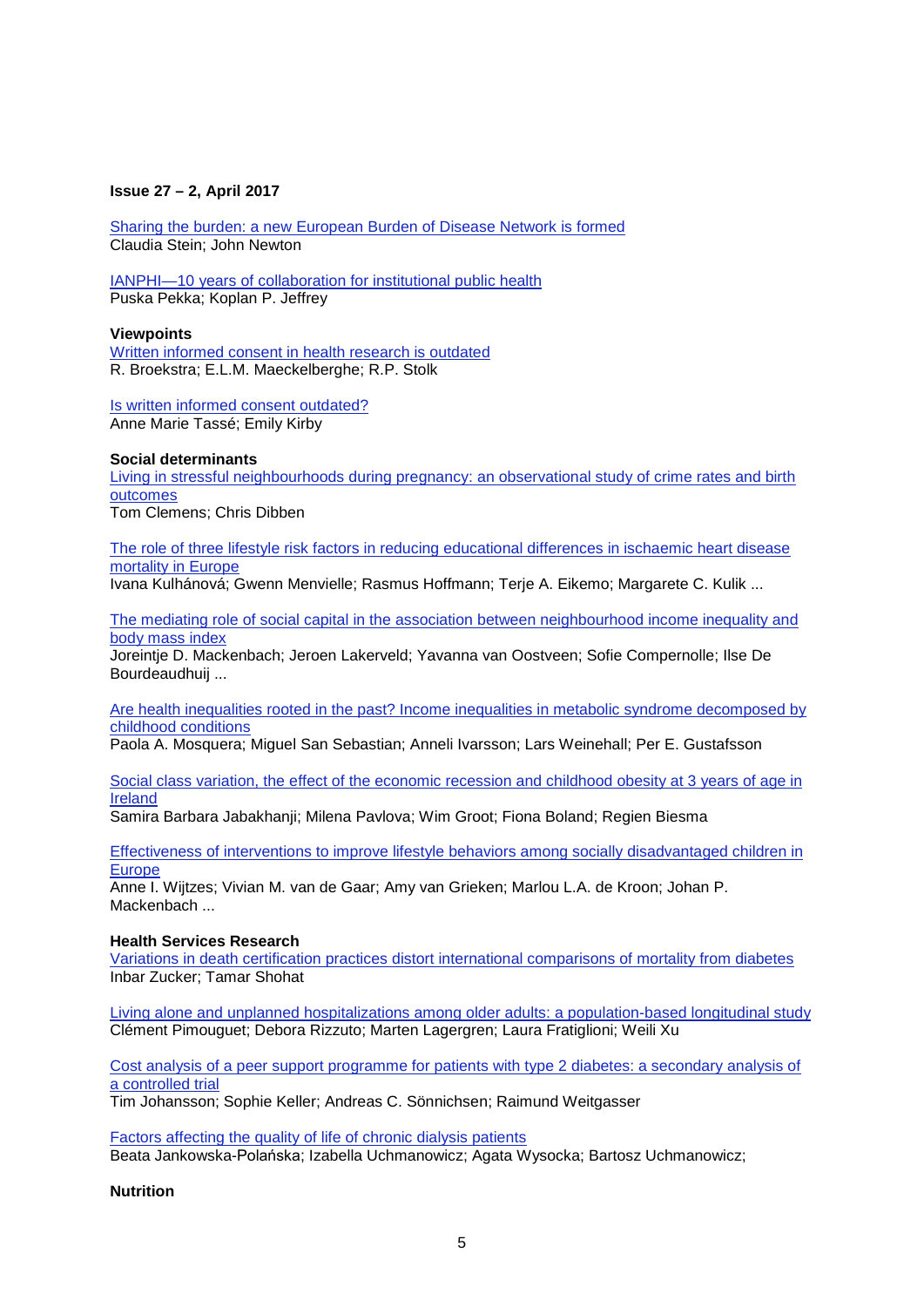[Successful nutrition policy: improvement of vitamin D intake and status in Finnish adults over the last](https://academic.oup.com/eurpub/article/27/2/268/2670162/Successful-nutrition-policy-improvement-of-vitamin)  [decade](https://academic.oup.com/eurpub/article/27/2/268/2670162/Successful-nutrition-policy-improvement-of-vitamin)

[Susanna Raulio;](https://academic.oup.com/eurpub/search-results?f_Authors=Susanna+Raulio) [Iris Erlund;](https://academic.oup.com/eurpub/search-results?f_Authors=Iris+Erlund) [Satu Männistö;](https://academic.oup.com/eurpub/search-results?f_Authors=Satu+M%c3%a4nnist%c3%b6) [Sirpa Sarlio-Lähteenkorva;](https://academic.oup.com/eurpub/search-results?f_Authors=Sirpa+Sarlio-L%c3%a4hteenkorva) [Jouko Sundvall](https://academic.oup.com/eurpub/search-results?f_Authors=Jouko+Sundvall) ...

[Associations between lifestyle factors and an unhealthy diet](https://academic.oup.com/eurpub/article/27/2/274/2418688/Associations-between-lifestyle-factors-and-an)

[Heidi P. Fransen;](https://academic.oup.com/eurpub/search-results?f_Authors=Heidi+P.+Fransen) [Jolanda M.A. Boer;](https://academic.oup.com/eurpub/search-results?f_Authors=Jolanda+M.A.+Boer) [Joline W.J. Beulens;](https://academic.oup.com/eurpub/search-results?f_Authors=Joline+W.J.+Beulens) [G. Ardine de Wit;](https://academic.oup.com/eurpub/search-results?f_Authors=G.+Ardine+de+Wit) [H. Bas Bueno-de-](https://academic.oup.com/eurpub/search-results?f_Authors=H.+Bas+Bueno-de-Mesquita)[Mesquita](https://academic.oup.com/eurpub/search-results?f_Authors=H.+Bas+Bueno-de-Mesquita) ...

[Social inequality in adolescents' healthy food intake: the interplay between economic, social and](https://academic.oup.com/eurpub/article/27/2/279/2769419/Social-inequality-in-adolescents-healthy-food)  [cultural capital](https://academic.oup.com/eurpub/article/27/2/279/2769419/Social-inequality-in-adolescents-healthy-food)

[Bart De Clercq;](https://academic.oup.com/eurpub/search-results?f_Authors=Bart+De+Clercq) [Thomas Abel;](https://academic.oup.com/eurpub/search-results?f_Authors=Thomas+Abel) [Irene Moor;](https://academic.oup.com/eurpub/search-results?f_Authors=Irene+Moor) [Frank J. Elgar;](https://academic.oup.com/eurpub/search-results?f_Authors=Frank+J.+Elgar) [John Lievens](https://academic.oup.com/eurpub/search-results?f_Authors=John+Lievens) ...

[Nutrition modification aimed at enhancing dietary iron and folic acid intake: an application of health](https://academic.oup.com/eurpub/article/27/2/287/2712550/Nutrition-modification-aimed-at-enhancing-dietary)  [belief model in practice](https://academic.oup.com/eurpub/article/27/2/287/2712550/Nutrition-modification-aimed-at-enhancing-dietary)

[Marzieh Araban;](https://academic.oup.com/eurpub/search-results?f_Authors=Marzieh+Araban) [Khadije Baharzadeh;](https://academic.oup.com/eurpub/search-results?f_Authors=Khadije+Baharzadeh) [Mahmood Karimy](https://academic.oup.com/eurpub/search-results?f_Authors=Mahmood+Karimy)

[Preventing vitamin D deficiency \(VDD\): a systematic review of economic evaluations](https://academic.oup.com/eurpub/article/27/2/292/2999698/Preventing-vitamin-D-deficiency-VDD-a-systematic) [Magda Aguiar;](https://academic.oup.com/eurpub/search-results?f_Authors=Magda+Aguiar) [Lazaros Andronis;](https://academic.oup.com/eurpub/search-results?f_Authors=Lazaros+Andronis) [Miranda Pallan;](https://academic.oup.com/eurpub/search-results?f_Authors=Miranda+Pallan) [Wolfgang Högler;](https://academic.oup.com/eurpub/search-results?f_Authors=Wolfgang+H%c3%b6gler) [Emma Frew](https://academic.oup.com/eurpub/search-results?f_Authors=Emma+Frew)

#### **Infectious diseases**

[Limited access to hepatitis B/C treatment among vulnerable risk populations: an expert survey in six](https://academic.oup.com/eurpub/article/27/2/302/2616282/Limited-access-to-hepatitis-B-C-treatment-among)  [European countries](https://academic.oup.com/eurpub/article/27/2/302/2616282/Limited-access-to-hepatitis-B-C-treatment-among)

[Abby M. Falla;](https://academic.oup.com/eurpub/search-results?f_Authors=Abby+M.+Falla) [Irene K. Veldhuijzen;](https://academic.oup.com/eurpub/search-results?f_Authors=Irene+K.+Veldhuijzen) [Amena A. Ahmad;](https://academic.oup.com/eurpub/search-results?f_Authors=Amena+A.+Ahmad) [Miriam Levi;](https://academic.oup.com/eurpub/search-results?f_Authors=Miriam+Levi) [Jan Hendrik Richardus](https://academic.oup.com/eurpub/search-results?f_Authors=Jan+Hendrik+Richardus)

[Antimicrobial susceptibility of long term care facility and general practice urine samples in patients 65](https://academic.oup.com/eurpub/article/27/2/307/2439480/Antimicrobial-susceptibility-of-long-term-care)  [years and older: an observational study](https://academic.oup.com/eurpub/article/27/2/307/2439480/Antimicrobial-susceptibility-of-long-term-care)

[Aoife Fleming;](https://academic.oup.com/eurpub/search-results?f_Authors=Aoife+Fleming) [Louise Barry;](https://academic.oup.com/eurpub/search-results?f_Authors=Louise+Barry) [Stephen Byrne;](https://academic.oup.com/eurpub/search-results?f_Authors=Stephen+Byrne) [Michael Prentice](https://academic.oup.com/eurpub/search-results?f_Authors=Michael+Prentice)

[Socio-demographic factors predicting HIV test seeking behaviour among MSM in 6 EU cities](https://academic.oup.com/eurpub/article/27/2/313/2616541/Socio-demographic-factors-predicting-HIV-test) [Massimo Mirandola;](https://academic.oup.com/eurpub/search-results?f_Authors=Massimo+Mirandola) [Lorenzo Gios;](https://academic.oup.com/eurpub/search-results?f_Authors=Lorenzo+Gios) [Ruth Joanna Davis;](https://academic.oup.com/eurpub/search-results?f_Authors=Ruth+Joanna+Davis) Martina [Furegato;](https://academic.oup.com/eurpub/search-results?f_Authors=Martina+Furegato) [Michele Breveglieri](https://academic.oup.com/eurpub/search-results?f_Authors=Michele+Breveglieri) ...

[Low vaccination coverage of Greek Roma children amid economic crisis: national survey using](https://academic.oup.com/eurpub/article/27/2/318/2616623/Low-vaccination-coverage-of-Greek-Roma-children)  [stratified cluster sampling](https://academic.oup.com/eurpub/article/27/2/318/2616623/Low-vaccination-coverage-of-Greek-Roma-children)

[Dimitris Papamichail;](https://academic.oup.com/eurpub/search-results?f_Authors=Dimitris+Papamichail) [Ioanna Petraki;](https://academic.oup.com/eurpub/search-results?f_Authors=Ioanna+Petraki) [Chrisoula Arkoudis;](https://academic.oup.com/eurpub/search-results?f_Authors=Chrisoula+Arkoudis) [Agis Terzidis;](https://academic.oup.com/eurpub/search-results?f_Authors=Agis+Terzidis) [Emmanouil Smyrnakis](https://academic.oup.com/eurpub/search-results?f_Authors=Emmanouil+Smyrnakis) ...

The economic burden of a *Salmonella* [Thompson outbreak caused by smoked salmon in the](https://academic.oup.com/eurpub/article/27/2/325/2528262/The-economic-burden-of-a-Salmonella-Thompson)  [Netherlands, 2012–2013](https://academic.oup.com/eurpub/article/27/2/325/2528262/The-economic-burden-of-a-Salmonella-Thompson)

Anita W.M. [Suijkerbuijk;](https://academic.oup.com/eurpub/search-results?f_Authors=Anita+W.M.+Suijkerbuijk) [Martijn Bouwknegt;](https://academic.oup.com/eurpub/search-results?f_Authors=Martijn+Bouwknegt) [Marie-Josee J. Mangen;](https://academic.oup.com/eurpub/search-results?f_Authors=Marie-Josee+J.+Mangen) [G. Ardine de Wit;](https://academic.oup.com/eurpub/search-results?f_Authors=G.+Ardine+de+Wit) [Wilfrid van Pelt](https://academic.oup.com/eurpub/search-results?f_Authors=Wilfrid+van+Pelt) ...

# **Injuries**

[Non-fatal injuries treated outside a hospital in Hunan, China: results from a household interview](https://academic.oup.com/eurpub/article/27/2/331/2616390/Non-fatal-injuries-treated-outside-a-hospital-in)  [survey](https://academic.oup.com/eurpub/article/27/2/331/2616390/Non-fatal-injuries-treated-outside-a-hospital-in)

[Yue Wu;](https://academic.oup.com/eurpub/search-results?f_Authors=Yue+Wu) [Wei Zhang;](https://academic.oup.com/eurpub/search-results?f_Authors=Wei+Zhang) [Lin Zhang;](https://academic.oup.com/eurpub/search-results?f_Authors=Lin+Zhang) [David C. Schwebel;](https://academic.oup.com/eurpub/search-results?f_Authors=David+C.+Schwebel) [Peishan Ning](https://academic.oup.com/eurpub/search-results?f_Authors=Peishan+Ning) ...

[Searching for sustainability within public health policy: insights from an injury prevention perspective](https://academic.oup.com/eurpub/article/27/2/334/2622410/Searching-for-sustainability-within-public-health) [Gail Errington;](https://academic.oup.com/eurpub/search-results?f_Authors=Gail+Errington) [Catrin Evans;](https://academic.oup.com/eurpub/search-results?f_Authors=Catrin+Evans) [Michael C. Watson](https://academic.oup.com/eurpub/search-results?f_Authors=Michael+C.+Watson)

[Suicide attempts and self-harm during a dramatic national economic transition: a population-based](https://academic.oup.com/eurpub/article/27/2/339/2622415/Suicide-attempts-and-self-harm-during-a-dramatic)  [study in Iceland](https://academic.oup.com/eurpub/article/27/2/339/2622415/Suicide-attempts-and-self-harm-during-a-dramatic)

[Hildur G. Ásgeirsdóttir;](https://academic.oup.com/eurpub/search-results?f_Authors=Hildur+G.+%c3%81sgeirsd%c3%b3ttir) [Tinna L. Ásgeirsdóttir;](https://academic.oup.com/eurpub/search-results?f_Authors=Tinna+L.+%c3%81sgeirsd%c3%b3ttir) [Ullakarin Nyberg;](https://academic.oup.com/eurpub/search-results?f_Authors=Ullakarin+Nyberg) [Thordis K. Thorsteinsdottir;](https://academic.oup.com/eurpub/search-results?f_Authors=Thordis+K.+Thorsteinsdottir) [Brynjólfur](https://academic.oup.com/eurpub/search-results?f_Authors=Brynj%c3%b3lfur+Mogensen)  [Mogensen](https://academic.oup.com/eurpub/search-results?f_Authors=Brynj%c3%b3lfur+Mogensen) ...

# **Alcohol**

[Estimating the cost-effectiveness of brief interventions for heavy drinking in primary health care across](https://academic.oup.com/eurpub/article/27/2/345/2622407/Estimating-the-cost-effectiveness-of-brief)  [Europe](https://academic.oup.com/eurpub/article/27/2/345/2622407/Estimating-the-cost-effectiveness-of-brief)

[Colin Angus;](https://academic.oup.com/eurpub/search-results?f_Authors=Colin+Angus) [Chloe Thomas;](https://academic.oup.com/eurpub/search-results?f_Authors=Chloe+Thomas) [Peter Anderson;](https://academic.oup.com/eurpub/search-results?f_Authors=Peter+Anderson) [Petra S. Meier;](https://academic.oup.com/eurpub/search-results?f_Authors=Petra+S.+Meier) [Alan Brennan](https://academic.oup.com/eurpub/search-results?f_Authors=Alan+Brennan)

[Effect of glass markings on drinking rate in social alcohol drinkers](https://academic.oup.com/eurpub/article/27/2/352/2433500/Effect-of-glass-markings-on-drinking-rate-in) [David M. Troy;](https://academic.oup.com/eurpub/search-results?f_Authors=David+M.+Troy) [Angela S. Attwood;](https://academic.oup.com/eurpub/search-results?f_Authors=Angela+S.+Attwood) [Olivia M. Maynard;](https://academic.oup.com/eurpub/search-results?f_Authors=Olivia+M.+Maynard) [Nicholas E. Scott-Samuel;](https://academic.oup.com/eurpub/search-results?f_Authors=Nicholas+E.+Scott-Samuel) [Matthew Hickman](https://academic.oup.com/eurpub/search-results?f_Authors=Matthew+Hickman) ...

[The effectiveness of ID readers and remote age verification in enhancing compliance with the legal](https://academic.oup.com/eurpub/article/27/2/357/2670164/The-effectiveness-of-ID-readers-and-remote-age)  [age limit for alcohol](https://academic.oup.com/eurpub/article/27/2/357/2670164/The-effectiveness-of-ID-readers-and-remote-age) [Joris J. Van Hoof](https://academic.oup.com/eurpub/search-results?f_Authors=Joris+J.+Van+Hoof)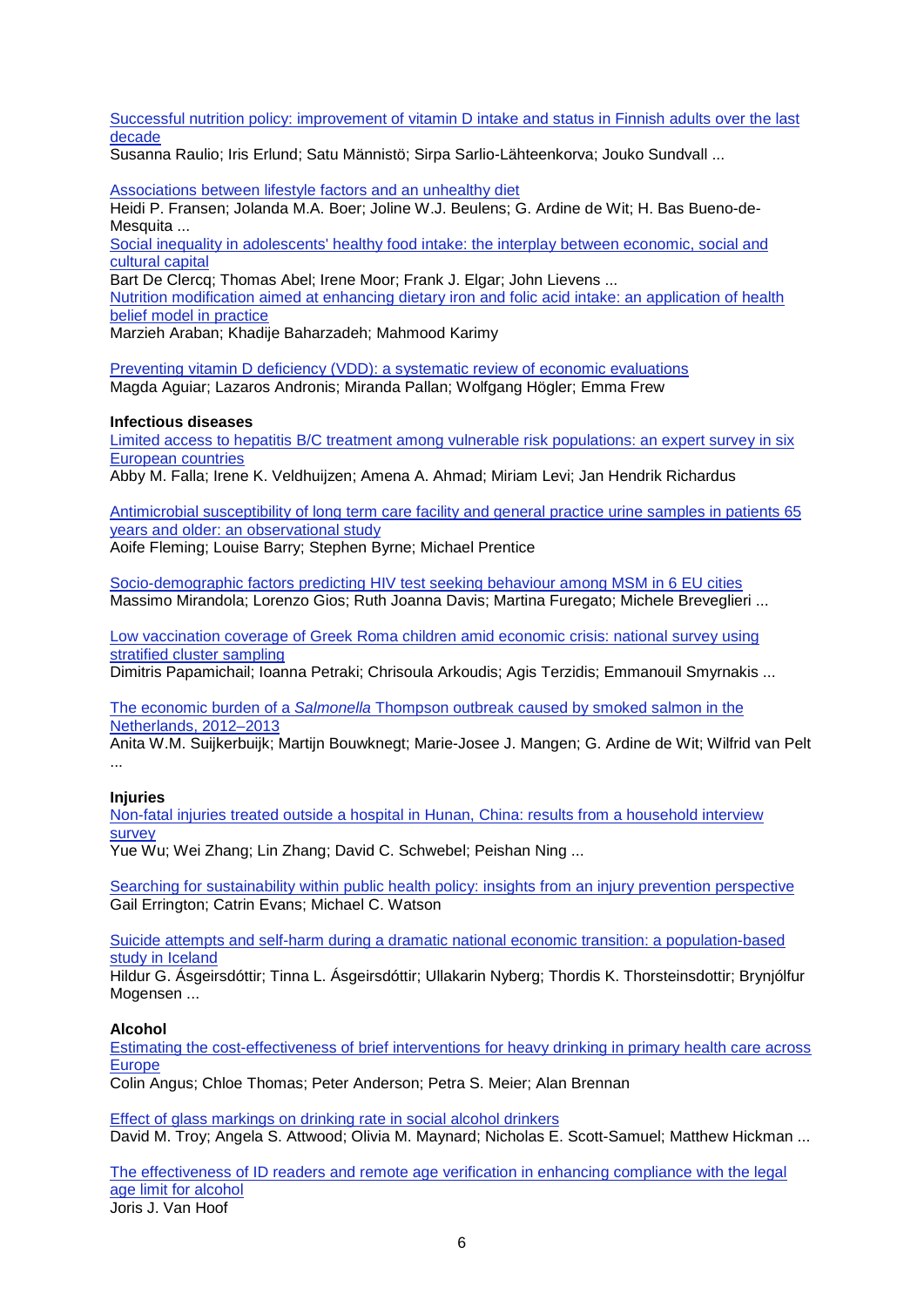#### **Miscellaneous**

[Anxious and depressive symptoms in the French Asbestos-Related Diseases Cohort: risk factors and](https://academic.oup.com/eurpub/article/27/2/359/2616305/Anxious-and-depressive-symptoms-in-the-French)  [self-perception of risk](https://academic.oup.com/eurpub/article/27/2/359/2616305/Anxious-and-depressive-symptoms-in-the-French)

[Ibrahim Mounchetrou Njoya;](https://academic.oup.com/eurpub/search-results?f_Authors=Ibrahim+Mounchetrou+Njoya) [Christophe Paris;](https://academic.oup.com/eurpub/search-results?f_Authors=Christophe+Paris) [Jerome Dinet;](https://academic.oup.com/eurpub/search-results?f_Authors=Jerome+Dinet) [Amandine Luc;](https://academic.oup.com/eurpub/search-results?f_Authors=Amandine+Luc) [Joelle Lighezzolo-Alnot](https://academic.oup.com/eurpub/search-results?f_Authors=Joelle+Lighezzolo-Alnot) ...

[The health of UK civilians deployed to Iraq](https://academic.oup.com/eurpub/article/27/2/367/2616319/The-health-of-UK-civilians-deployed-to-Iraq) [Nicola T. Fear;](https://academic.oup.com/eurpub/search-results?f_Authors=Nicola+T.+Fear) [Daniel Meek;](https://academic.oup.com/eurpub/search-results?f_Authors=Daniel+Meek) [Paul Cawkill;](https://academic.oup.com/eurpub/search-results?f_Authors=Paul+Cawkill) [Norman Jones;](https://academic.oup.com/eurpub/search-results?f_Authors=Norman+Jones) [Neil Greenberg](https://academic.oup.com/eurpub/search-results?f_Authors=Neil+Greenberg) ...

[Factors for successful implementation of population-based expanded carrier screening: learning from](https://academic.oup.com/eurpub/article/27/2/372/2616340/Factors-for-successful-implementation-of)  [existing initiatives](https://academic.oup.com/eurpub/article/27/2/372/2616340/Factors-for-successful-implementation-of)

[Kim C.A. Holtkamp;](https://academic.oup.com/eurpub/search-results?f_Authors=Kim+C.A.+Holtkamp) [Inge B. Mathijssen;](https://academic.oup.com/eurpub/search-results?f_Authors=Inge+B.+Mathijssen) [Phillis Lakeman;](https://academic.oup.com/eurpub/search-results?f_Authors=Phillis+Lakeman) [Merel C. van Maarle;](https://academic.oup.com/eurpub/search-results?f_Authors=Merel+C.+van+Maarle) [Wybo J. Dondorp](https://academic.oup.com/eurpub/search-results?f_Authors=Wybo+J.+Dondorp) ...

[Determinants of subjective well-being in representative samples of nations](https://academic.oup.com/eurpub/article/27/2/377/2616286/Determinants-of-subjective-well-being-in) [Kayonda Hubert Ngamaba](https://academic.oup.com/eurpub/search-results?f_Authors=Kayonda+Hubert+Ngamaba)

#### **Social determinants**

[The role of three lifestyle risk factors in reducing educational differences in ischaemic heart disease](https://academic.oup.com/eurpub/article/27/2/203/2616289/The-role-of-three-lifestyle-risk-factors-in)  [mortality in Europe](https://academic.oup.com/eurpub/article/27/2/203/2616289/The-role-of-three-lifestyle-risk-factors-in) [Ivana Kulhánová;](https://academic.oup.com/eurpub/search-results?f_Authors=Ivana+Kulh%c3%a1nov%c3%a1) [Gwenn Menvielle;](https://academic.oup.com/eurpub/search-results?f_Authors=Gwenn+Menvielle) [Rasmus Hoffmann;](https://academic.oup.com/eurpub/search-results?f_Authors=Rasmus+Hoffmann) [Terje A. Eikemo;](https://academic.oup.com/eurpub/search-results?f_Authors=Terje+A.+Eikemo) [Margarete C. Kulik](https://academic.oup.com/eurpub/search-results?f_Authors=Margarete+C.+Kulik) ...

European Public Health News [European Public Health News](https://academic.oup.com/eurpub/article/27/2/384/3091417/European-Public-Health-News) [Dineke Zeegers Paget](https://academic.oup.com/eurpub/search-results?f_Authors=Dineke+Zeegers+Paget)

**Obituary** [Hans Rosling](https://academic.oup.com/eurpub/article/27/2/387/3091418/Hans-Rosling) [Anna Mia Ekström;](https://academic.oup.com/eurpub/search-results?f_Authors=Anna+Mia+Ekstr%c3%b6m) [Johan von Schreeb;](https://academic.oup.com/eurpub/search-results?f_Authors=Johan+von+Schreeb) [Birger Forsberg;](https://academic.oup.com/eurpub/search-results?f_Authors=Birger+Forsberg) [Peter Allebeck](https://academic.oup.com/eurpub/search-results?f_Authors=Peter+Allebeck)

# <span id="page-6-0"></span>**5. Call for proposals, job opportunities**

# **European Health Award - Call for applications**

The European Health Forum Gastein honours initiatives aiming to improve public health or healthcare in Europe. The Award was established to promote cross-border cooperation, development of sustainable and innovative initiatives that address current challenges. It includes prize money of 10.000 EUR and will be presented at the EHFG 2017. [http://www.ehfg.org/projects-events/euro...](http://www.ehfg.org/projects-events/european-health-award/)

#### **Open Society Foundations' mental health initiative grant**

Open Society Foundations' mental health initiative grant to support deinstitutionalization and community-based approaches for social inclusion of adults with intellectual and/or psychosocial disabilities. Deadline: ongoing.

[https://www.opensocietyfoundations.org/g...](http://euphapedia.eupha.org/newsletter/https:/www.opensocietyfoundations.org/grants/mental-health-initiative)

#### **European Federation of the Associations of Dieticians: project manager**

EFAD is seeking to recruit a project manager to develop and deliver a rigorous and coherent project management structure that will enable EFAD-based projects to be created, developed and managed. **Background** 

Currently EFAD projects result from invitations to join research consortia (eg PROMISS), or are generated by EFAD (eg Mediterranean Diet) or result from non-funded strategic collaborations (e.g. joint platform commitment with ESDN Obesity and EASO).

The support for these projects has currently been assigned to an "owner" or project officer, who is responsible for initiating the project, obtaining funding, managing the contractual obligations, delivering the project on time and in budget and for the day to day running of a project. However this system is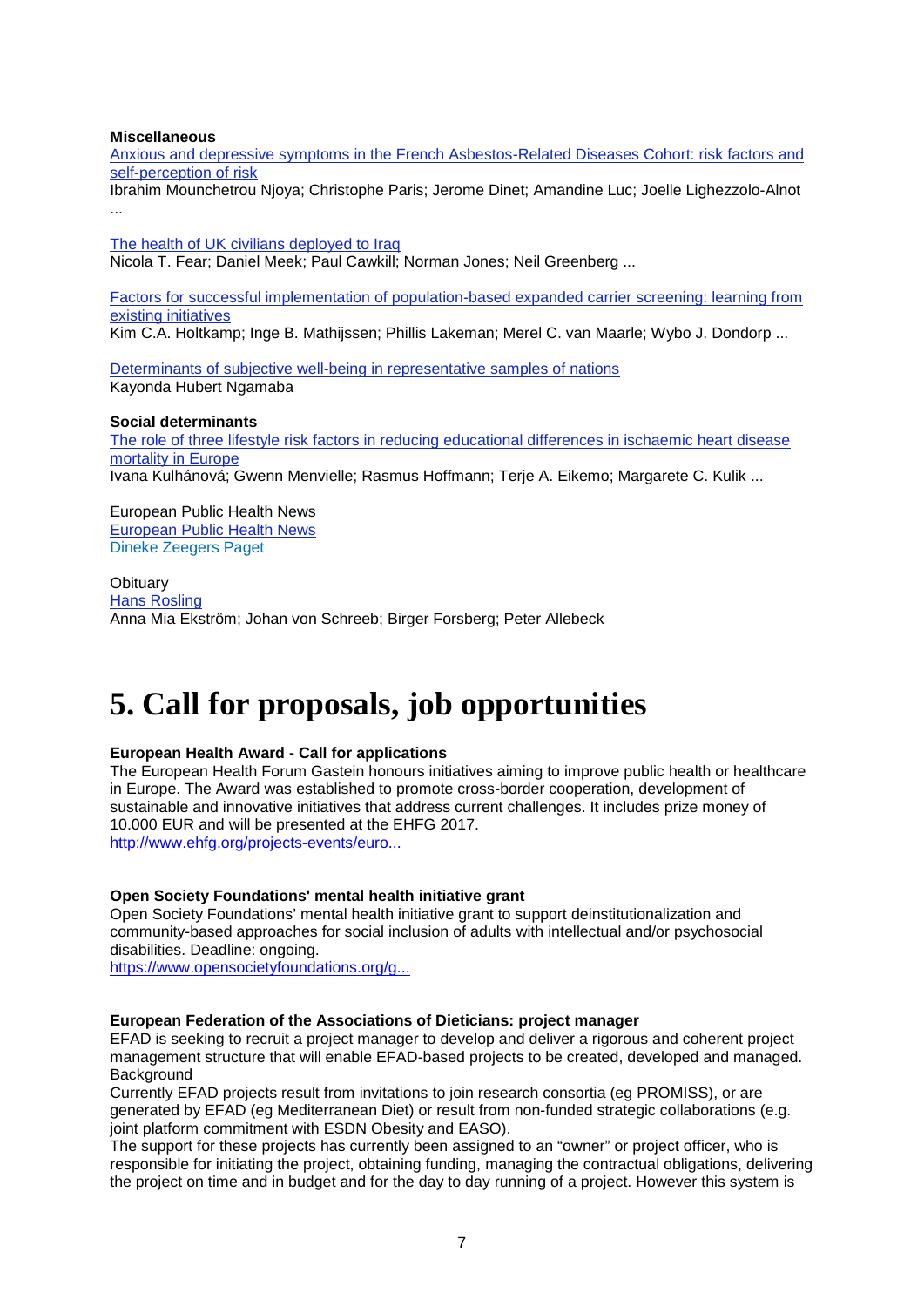not yet fully functional and requires closer scrutiny if EFAD is to be successful in its delivery of a quality outcome.

Role of a Project Manager

The Project Manager will be responsible for delivery of all EFAD projects on time, in budget and within contractual obligations. The Project Manager will support EFAD European Specialist Dietetic Networks (ESDNs) and Standing Committees in pro-actively seeking involvement in projects, securing funding, drawing up contracts and meeting contractual obligations. This role will provide the successful applicant the opportunity to work across Europe supporting dietitians and EFAD in developing research expertise and in initiating, conducting and disseminating/reporting research at a high level. To apply for the post of EFAD Project Manager please send:

1. Curriculum Vitae

2. Letter stating fitness and motivation for the role

3. Names and contact details of two referees

To:

Judith Liddell, EFAD Secretary General secretariat@efad.org by 15 May 2017

# <span id="page-7-0"></span>**6. Interesting news**

#### **Health Research in a Connected and Participative Society Forum discussion**

The European Commission's Scientific Panel for Health (SPH) is a science-led expert group based on the provisions of the Horizon 2020 Specific Programme, which is tasked with helping to achieve better health and wellbeing for all.

The Panel's main roles are to provide foresight and overall vision and strategy, as well as to identify bottlenecks to innovation and propose solutions in the area of health and biomedical research. The Scientific Panel for Health has set out a vision for the future of health and biomedical research including input received during the 2016 forum 'Better Research for Better Health' organized by the European Commission and the Scientific Panel for Health.

From further stakeholder's consultation important topics were identified that will be the focus of the next forum to be organized with the European Commission on June 9th in Brussels, 'Health Research in a Connected and Participative Society'. The forum will in particular address the participation of society in health research and policy, and the synergies between health research and health care. The SPH wishes to build an ambitious future for health research in Europe. The forum with the European Commission is an opportunity to participate in the debate to which you are warmly invited. The full program will be published shortly, but please, already save the date in your agenda. [http://ec.europa.eu/research/index.cfm](http://ec.europa.eu/research/index.cfm?pg=events&eventcode=D5562414-CBD8-9313-8DA314A8294D6298)

# **Broad support exists for larger warnings on cigarette packs**

Health warnings cover about 10 percent of a cigarette pack's exterior surface in the United States, but there is broad support, even among smokers, for making them significantly larger, a University of North Carolina Lineberger Comprehensive Cancer Center study has found. [https://www.sciencedaily.com/releases/20...](http://euphapedia.eupha.org/newsletter/https:/www.sciencedaily.com/releases/2017/03/170328135500.htm?utm_source=feedburner&utm_medium=email&utm_campaign=Feed%3A+sciencedaily%2Fscience_society%2Fpublic_health+%28Public+Health+News+--+Scien)

# **Happy Birthday WHO: "Let's Talk" about Depression**

April 7 marks the anniversary of the founding of the World Health Organization (WHO) and the start of its 70th year of operation. It is also designated as World Health Day. This year, the theme of World Health Day is "Depression: Let's Talk"; and this is an incredibly important statement. [http://www.huffingtonpost.com/entry/happ...](http://www.huffingtonpost.com/entry/happy-birthday-who-lets-talk-about-depression_us_58e782b6e4b00dd8e016eac4)

# **Treating depression is guesswork. Psychiatrists are beginning to crack the code.**

Inspired in part by "precision medicine," which changed the way doctors treat certain kinds of cancer, psychiatric researchers are hoping to bring a "precision" approach to diagnosing and treating depression using brain scans and machine learning algorithms. Too many patients are left frustrated after treatments fail. These scientists think they can do better. [http://www.vox.com/science-and-health/20...](http://www.vox.com/science-and-health/2017/4/4/15073652/precision-psychiatry-depression)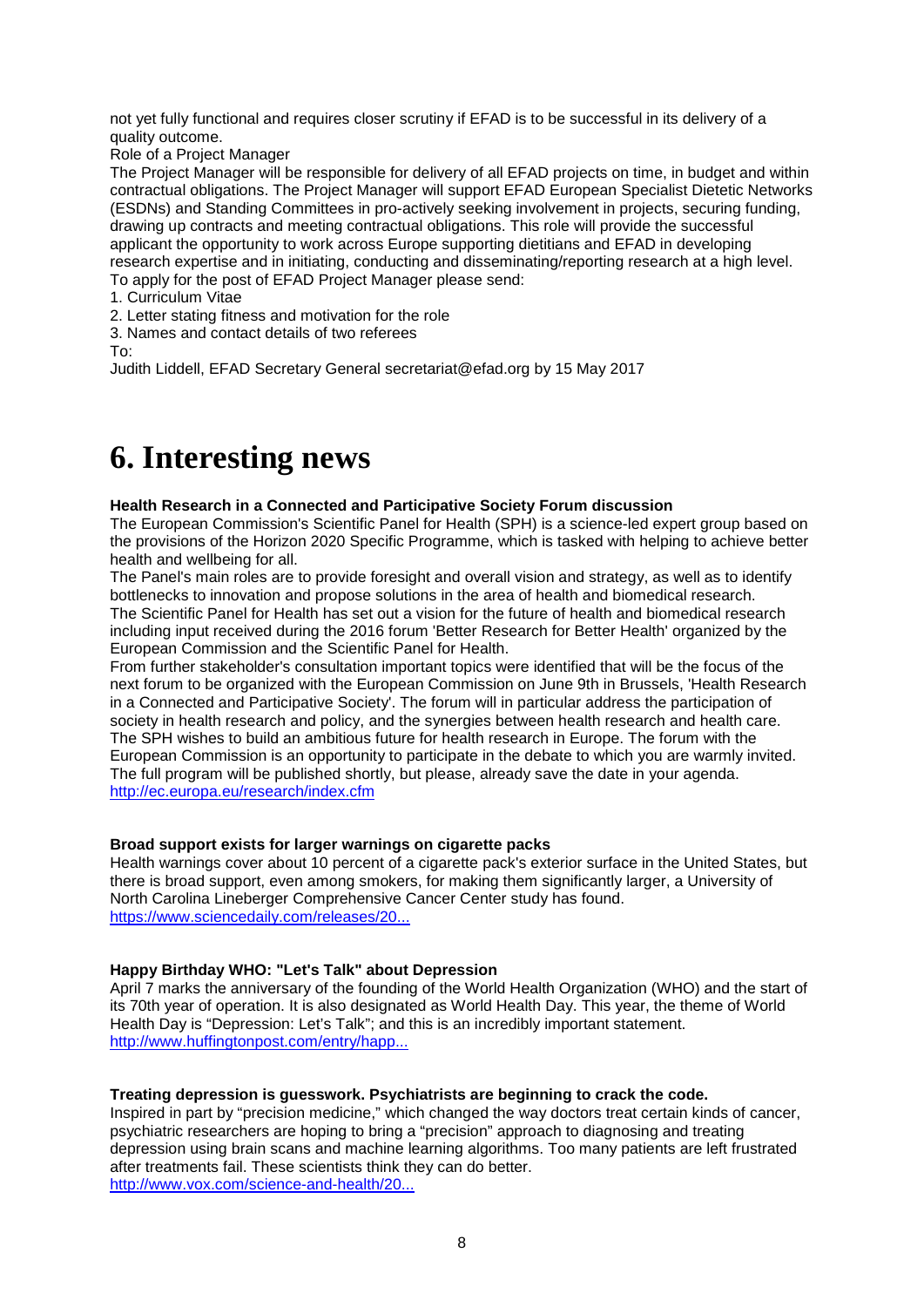**New WHO Collaborating Centre for Quality and Equity in Primary Health Care Systems** The Healthcare Services and Systems Research Unit of the Department of Public Health at the Academic Medical Centre (AMC) of the University of Amsterdam (The Netherlands) has been designated by the World Health Organization Regional Office for Europe as WHO Collaborating Centre for Quality and Equity in Primary Health Care Systems. The Centre will be lead by Dr. Dionne Kringos and Prof. Niek Klazinga.

**Health policy and Mr. Trump: public health consequences of the Trump presidency** Scott L. Greer University of Michigan, USA Eur J Public Health (2017) 27 (1): 4-5. **Freely accessible** [https://academic.oup.com/eurpub/article-...](http://euphapedia.eupha.org/newsletter/https:/academic.oup.com/eurpub/article-abstract/27/1/4/2978093/Heath-policy-and-Mr-Trump-public-health?redirectedFrom=fulltext)

# <span id="page-8-0"></span>**7. Upcoming courses and conferences**

| Title:              | <b>Course: Introduction to Health Technology Assessment</b>                                           |
|---------------------|-------------------------------------------------------------------------------------------------------|
| Date /<br>location: | 2 May 2017 - 5 May 2017 / Tyrol, Austria                                                              |
| Organiser:          | UMIT, the health and life sciences university                                                         |
| Title:              | <b>European Diabetes Epidemiology Group Annual Meeting</b>                                            |
| Date /<br>location: | 6 May 2017 - 9 May 2017 / Dubrovnik, Croatia                                                          |
| Organiser:          | : EASD European Diabetes Epidemiology Group EDEG / Croatian Institute of<br><b>Public Health CIPH</b> |
| Title:              | <b>EU Falls Festival 2017</b>                                                                         |
| Date /<br>location: | 8 May 2017 - 9 May 2017 / Amsterdam, Netherlands                                                      |
| Organiser:          | <b>EU Falls Festival</b>                                                                              |
| Title:              | eHealthWeek 2017                                                                                      |
| Date /<br>location: | 10 May 2017 - 12 May 2017 / Malta                                                                     |
| Organiser:          | Maltese Ministry for Health, EC, HIMSS Europe                                                         |
| Title:              | 10th Annual World Cancer Congress (WCC-2017)                                                          |
| Date /<br>location: | 19 May 2017 - 21 May 2017 / Barcelona, Spain                                                          |
| Organiser:          | <b>BIT</b>                                                                                            |
| Title:              | <b>Social Sciences and Health Innovations: Making Health Public</b>                                   |
| Date /<br>location: | 22 May 2017 - 24 May 2017 / Tomsk, Russia                                                             |
| Organiser:          | <b>Tomsk Stat University and Maastricht University</b>                                                |
| Title:              | <b>Spring School on Migration and Public Health</b>                                                   |
| Date /<br>location: | 22 May 2017 - 2 Jun 2017 / Pristina, Kosovo                                                           |
| Organiser:          | Heimerer College and FES                                                                              |
| Title:              | <b>RCPE Symposium: Public Health in a changing world</b>                                              |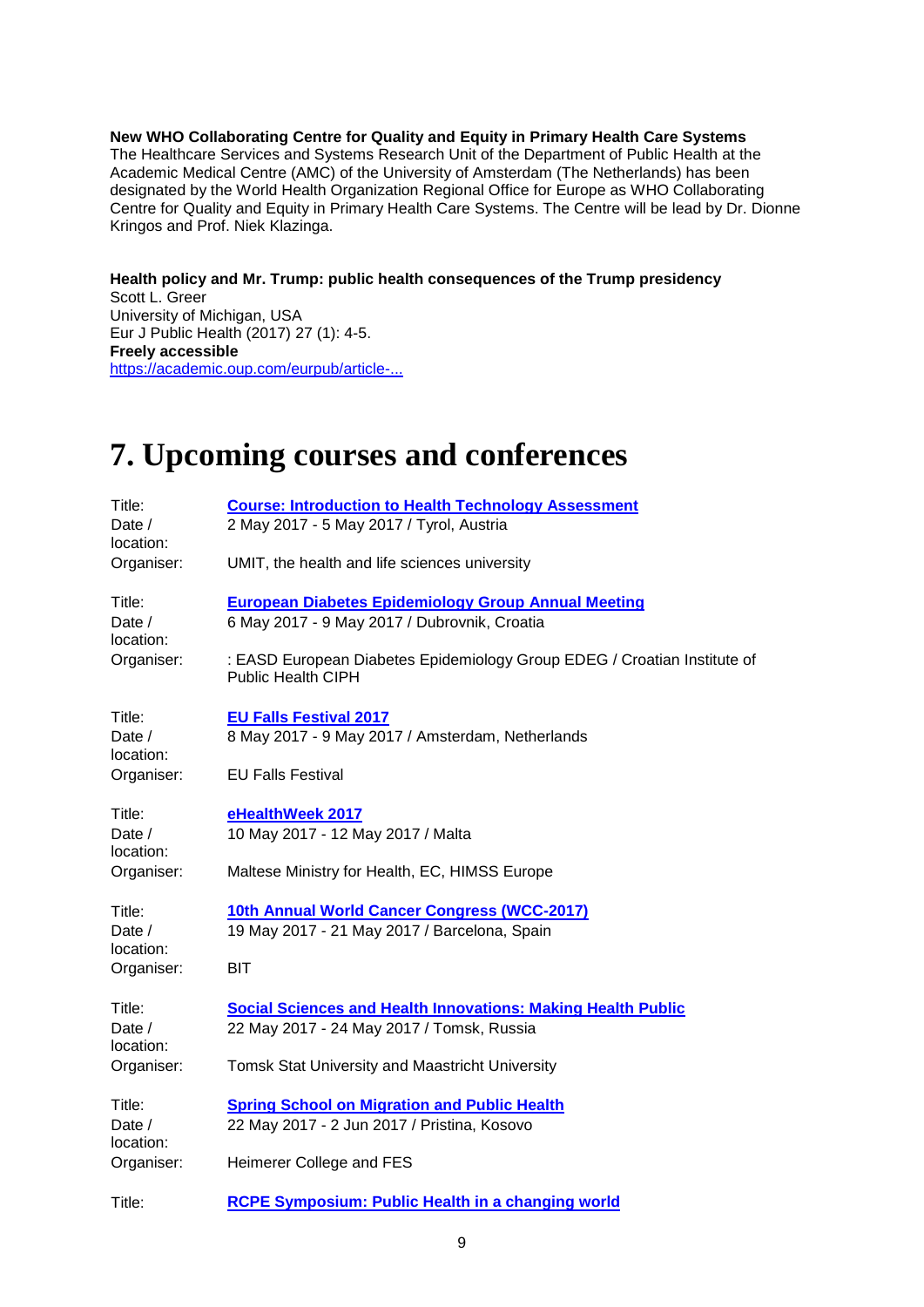| Date /<br>location:<br>Organiser:             | 31 May 2017 / Edinburgh, United Kingdom<br>Royal College of Physicians of Edinburgh                                                                                                                                                |
|-----------------------------------------------|------------------------------------------------------------------------------------------------------------------------------------------------------------------------------------------------------------------------------------|
| Title:<br>Date $/$<br>location:               | 2017 Edition of the Summer School on Modern Methods in Biostatistics and<br><b>Epidemiology</b><br>4 Jun 2017 - 17 Jun 2017 / Treviso, Italy                                                                                       |
| Title:<br>Date $/$<br>location:<br>Organiser: | Old tensions, emerging paradoxes in health: rights, knowledge, and trust<br>7 Jun 2017 - 8 Jun 2017 / Lisbon, Portugal<br>European Society for Health and Medical Sociology                                                        |
| Title:<br>Date $/$<br>location:<br>Organiser: | <b>EHMA 2017 Annual Conference</b><br>13 Jun 2017 - 15 Jun 2017 / Milan, Italy<br>European Health Management Association - EHMA                                                                                                    |
| Title:<br>Date /<br>location:<br>Organiser:   | <b>Influenza Preventing Policies for Children</b><br>14 Jun 2017 / Leuven, Belgium<br>European Scientific Working group on Influenza (ESWI)                                                                                        |
| Title:<br>Date $/$<br>location:<br>Organiser: | <b>Health Economics, Management and Policy Conference Athens Greece</b><br>19 Jun 2017 - 22 Jun 2017 / Athens, Greece<br>Athens Institute for Education and Research (ATINER)                                                      |
| Title:<br>Date /<br>location:<br>Organiser:   | <b>Public Health Beyond Borders - driving change with evidence</b><br>20 Jun 2017 - 21 Jun 2017 / Telford, United Kingdom<br>Faculty of Public Health and National Institute for Health and Care Excellence                        |
| Title:<br>Date /<br>location:<br>Organiser:   | 5th EUFEP Congress 2017: Child and Adolescent Health - A mere Child's<br><b>Play? Public Service Obligation and Parental Responsibilities</b><br>21 Jun 2017 - 22 Jun 2017 / Kloser Und, Krems, Austria<br>Danube University Krems |
| Title:<br>Date /<br>location:<br>Organiser:   | <b>International Congress of Health Workforce Education and Research</b><br>27 Jun 2017 - 29 Jun 2017 / Porto, Portugal<br>International Network for Health Workforce Education                                                    |
| Title:<br>Date /<br>location:                 | <b>Prison Safety and Reform: Restoring Stability, Transforming Lives</b><br>27 Jun 2017 / Manchester, UK                                                                                                                           |
| Title:<br>Date /<br>location:<br>Organiser:   | healtheurope Amsterdam<br>28 Jun 2017 - 29 Jun 2017 / Amsterdam, Netherlands<br>healtheurope                                                                                                                                       |
| Title:<br>Date /<br>location:                 | <b>Summer school on Health law and ethics</b><br>28 Jun 2017 - 7 Jul 2017 / Rotterdam, Netherlands                                                                                                                                 |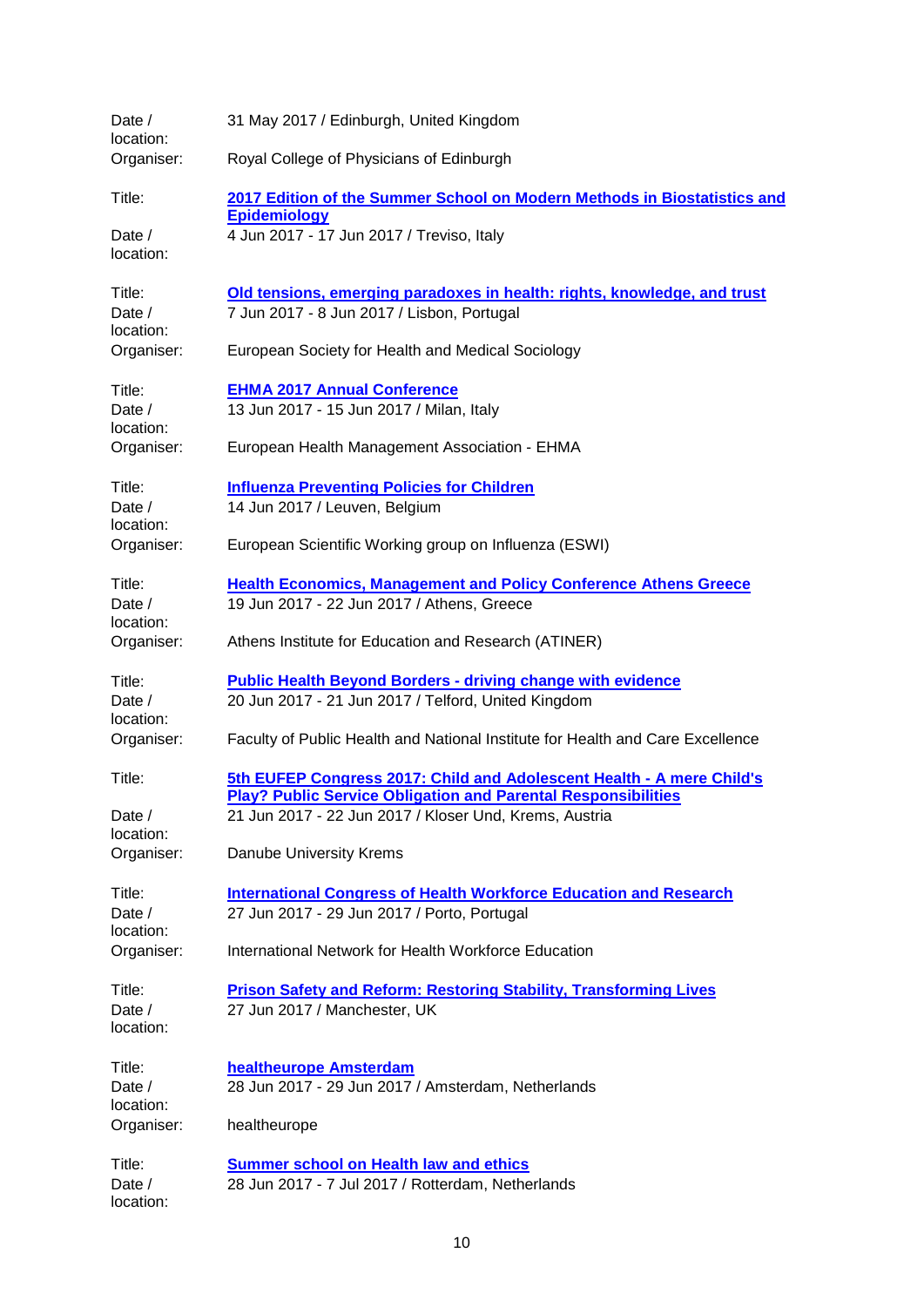| Organiser:                                  | <b>Erasmus University</b>                                                                                                      |
|---------------------------------------------|--------------------------------------------------------------------------------------------------------------------------------|
| Title:                                      | 1st International Public Mental Health Conference: From Fundamentals To                                                        |
| Date /<br>location:                         | <b>Innovations</b><br>30 Jun 2017 - 1 Jul 2017 / Vilnius, Lithuania                                                            |
| Title:<br>Date /<br>location:<br>Organiser: | <b>ECCE Summer Program on Medicine</b><br>1 Jul 2017 - 31 Jul 2017 / Prague, Czech Republic                                    |
|                                             | European Centre for Career Education (ECCE)                                                                                    |
| Title:<br>Date $/$<br>location:             | 9th International Shared Decision Making Conference<br>2 Jul 2017 - 5 Jul 2017 / Lyon, France                                  |
| Organiser:                                  | University of Lyon                                                                                                             |
| Title:<br>Date /<br>location:               | <b>UCL Summer School in Population and Public Health</b><br>2 Jul 2017 - 21 Jul 2017 / London, United Kingdom                  |
| Organiser:                                  | Department of Epidemiology and Public Health, UCL                                                                              |
| Title:<br>Date /<br>location:               | <b>Assessing Public Health in Emergency Situations (APHES)</b><br>3 Jul 2017 - 14 Jul 2017 / Brussels, Belgium                 |
| Organiser:                                  | Centre for Research on the Epidemiology of Disasters (CRED)                                                                    |
| Title:<br>Date /<br>location:               | <b>UCL Health and Society Summer School: Social Determinants of Health</b><br>3 Jul 2017 - 7 Jul 2017 / London, United Kingdom |
| Organiser:                                  | <b>UCL</b>                                                                                                                     |
| Title:<br>Date /<br>location:               | <b>Children and Young People's Mental Health: Taking early action</b><br>6 Jul 2017 / London, United Kingdom                   |
| Organiser:                                  | Open Forum Events                                                                                                              |
| Title:<br>Date /<br>location:<br>Organiser: | <b>Understanding Society Scientific Conference</b><br>11 Jul 2017 - 13 Jul 2017 / Essex, United Kingdom                        |
|                                             | ESRC, iSER, University of Essex                                                                                                |
| Title:<br>Date /                            | <b>European Training Consortium summer school - Public Health Assets</b><br>16 Jul 2017 - 29 Jul 2017 / Alicante, Spain        |
| location:<br>Organiser:                     | European Training Consortium in Public Health and Health Promotion                                                             |
| Title:                                      | Barcelona Global Health Summer School 2017: Innovation, Access and<br><b>Health</b>                                            |
| Date $/$<br>location:                       | 16 Jul 2017 - 21 Jul 2017 / Barcelona, Spain                                                                                   |
| Organiser:                                  | Barcelona Global Health Summer School                                                                                          |
| Title:                                      | <b>European Observatory Summer School 2017</b>                                                                                 |
| Date /<br>location:                         | 23 Jul 2017 - 29 Jul 2017 / San Servolo, Venice                                                                                |
| Organiser:                                  | European Observatory                                                                                                           |

11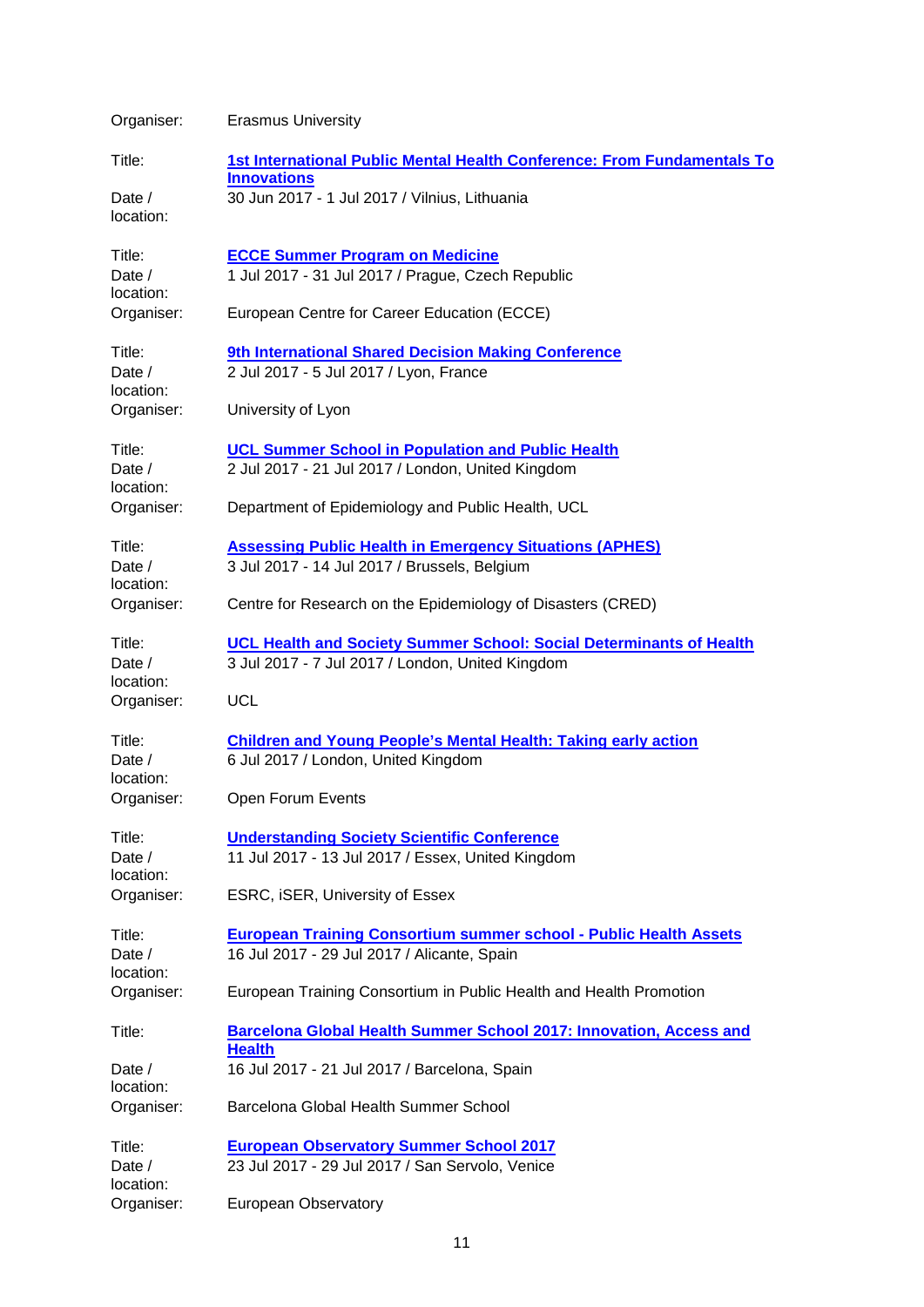| Title:                          | Introduction to Mathematical Models of the Epidemiology and Control of<br><b>Infectious Diseases: An interactive short course for professionals</b>                                                                                    |
|---------------------------------|----------------------------------------------------------------------------------------------------------------------------------------------------------------------------------------------------------------------------------------|
| Date $/$<br>location:           | 4 Sep 2017 - 15 Sep 2017 / London, United Kingdom                                                                                                                                                                                      |
| Organiser:                      | Imperial College London                                                                                                                                                                                                                |
| Title:                          | Annual Meeting of the Deutschen Gesellschaft für Epidemiologie e. V.<br>(DGEpi), the Deutschen Gesellschaft für Medizinische Soziologie e.V.<br>(DGMS) and the Deutschen Gesellschaft für Sozialmedizin und Prävention<br>e.V. (DGSMP) |
| Date $/$<br>location:           | 5 Sep 2017 - 8 Sep 2017 / Lübeck, Germany                                                                                                                                                                                              |
| Organiser:                      | DGEpi, DGMS and DGSM                                                                                                                                                                                                                   |
| Title:<br>Date $/$<br>location: | 61st Annual Scientific Meeting Society for Social Medicine (SSM)<br>6 Sep 2017 - 8 Sep 2017 / Manchester, United Kingdom                                                                                                               |
| Organiser:                      | Society for Social Medicine                                                                                                                                                                                                            |
| Title:<br>Date /<br>location:   | <b>Science for Action</b><br>6 Sep 2017 - 8 Sep 2017 / Barcelona, Spain                                                                                                                                                                |
| Organiser:                      | AES (the Spanish Health Economics Association) and SEE (the Spanish<br>Epidemiological Society)                                                                                                                                        |
| Title:<br>Date /<br>location:   | <b>The Sixth ESWI Influenza Conference</b><br>10 Sep 2017 - 13 Sep 2017 / Riga, Latvia                                                                                                                                                 |
| Organiser:                      | <b>ESWI</b>                                                                                                                                                                                                                            |
| Title:<br>Date /<br>location:   | <b>Causal Inference course</b><br>18 Sep 2017 - 22 Sep 2017 / The Llatzeret, Menorca                                                                                                                                                   |
| Organiser:                      | 1st International Programme of Advanced Epidemiology and Statistics, Public<br><b>Health School of Menorca</b>                                                                                                                         |
| Title:<br>Date $/$              | Healthy aging at the crossroads: challenges and need for further action<br>21 Sep 2017 - 23 Sep 2017 / Istanbul, Turkey                                                                                                                |
| location:<br>Organiser:         | <b>Healthy Community Association</b>                                                                                                                                                                                                   |
| Title:                          | FFC's 22nd International Conference on Functional Foods and Chronic<br><b>Diseases</b>                                                                                                                                                 |
| Date $/$<br>location:           | 22 Sep 2017 - 23 Sep 2017 / Boston, United States                                                                                                                                                                                      |
| Organiser:                      | <b>Funtional Food Center</b>                                                                                                                                                                                                           |
| Title:<br>Date /<br>location:   | 14th International Conference on Urban Health<br>26 Sep 2017 - 29 Sep 2017 / Coimbra, Portugal                                                                                                                                         |
| Organiser:                      | <b>ISUH</b>                                                                                                                                                                                                                            |
| Title:<br>Date /<br>location:   | <b>International Course: Introduction to Epidemiology</b><br>16 Oct 2017 - 20 Oct 2017 / Rome, Italy                                                                                                                                   |
| Organiser:                      | SItl and Università Cattolica del Sacro Cuore                                                                                                                                                                                          |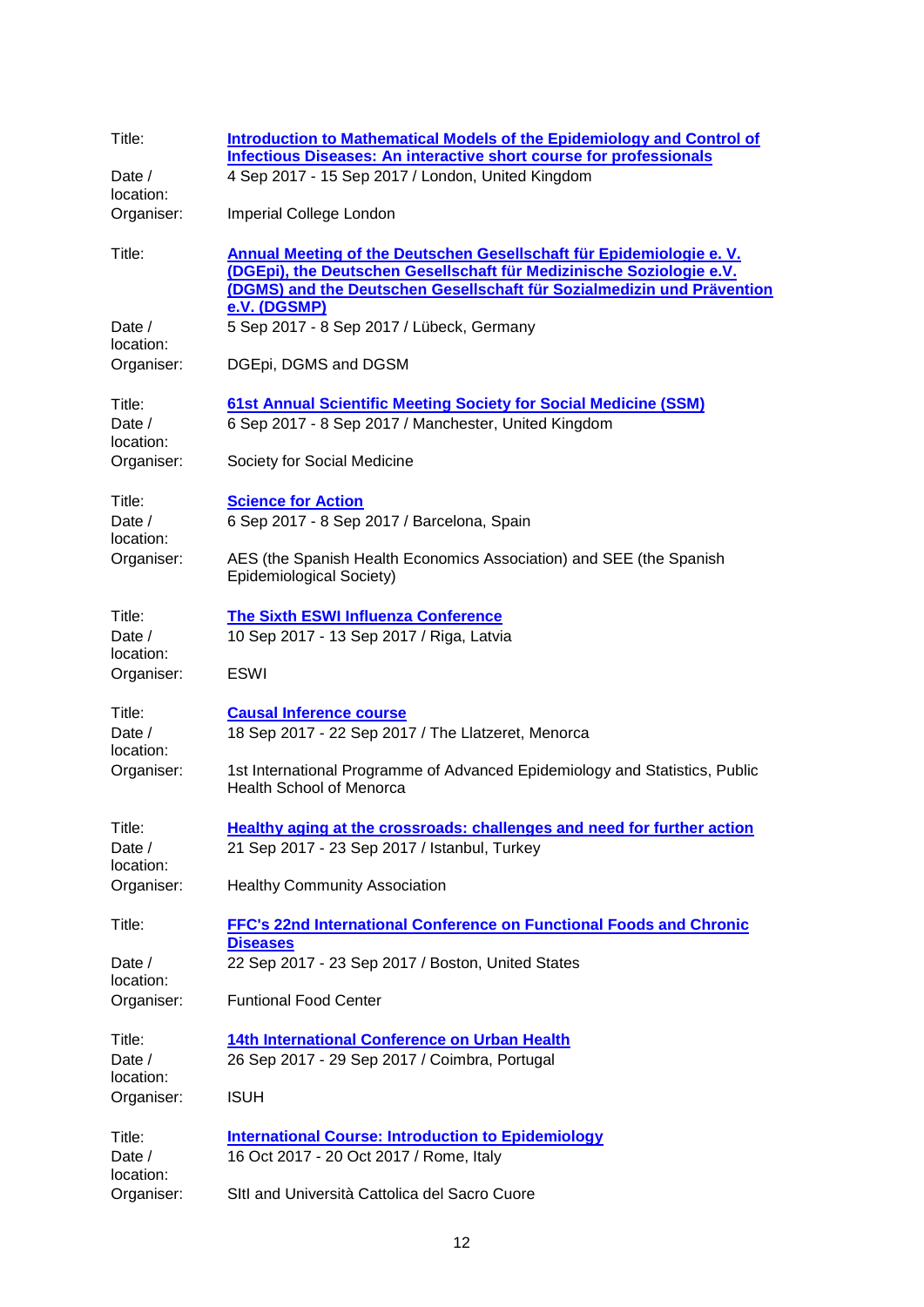| Title:                | <b>Clinical Research</b>                                                                          |
|-----------------------|---------------------------------------------------------------------------------------------------|
| Date $/$<br>location: | 20 Oct 2017 - 6 Jul 2020 / Linz and Wels, Austria                                                 |
| Organiser:            | Johannes Kepler University Linz (JKU                                                              |
| Title:                | <b>Advanced Clinical Research</b>                                                                 |
| Date $/$<br>location: | 20 Oct 2017 - 12 Oct 2019 / Linz and Wels, Austria                                                |
| Organiser:            | Johannes Kepler University Linz (JKU)                                                             |
| Title:                | 2nd International conference: Food for Healthy Ageing - Benefits beyond<br><b>basic nutrition</b> |
| Date $/$<br>location: | 23 Oct 2017 - 25 Oct 2017 / Amsterdam, Netherlands                                                |
| Organiser:            | Food for Healthy Ageing                                                                           |
| Title:                | 8th International Conference of EBHC Teachers and Developers                                      |
| Date $/$<br>location: | 25 Oct 2017 - 28 Oct 2017 / Taormina, Italy                                                       |
| Organiser:            | <b>GIMBE Foundation</b>                                                                           |
| Title:                | 8th International conference for EBHC Teachers and Developers                                     |
| Date /<br>location:   | 25 Oct 2017 - 28 Oct 2017 / Taormina, Italy                                                       |
| Organiser:            | <b>GIMBE Foundation</b>                                                                           |
| Title:                | <b>European Scientific Conference on Applied Infectious Disease</b>                               |
| Date $/$<br>location: | <b>Epidemiology (ESCAIDE)</b><br>6 Nov 2017 - 8 Nov 2017 / Stockholm, Sweden                      |
| Organiser:            | European Centre for Disease Prevention and Control (ECDC)                                         |
| Title:                | <b>Shape the future of Diabetes: IDF congress 2017</b>                                            |
| Date /<br>location:   | 4 Dec 2017 - 8 Dec 2017 / Abu Dhabi                                                               |
| Organiser:            | International Diabetes Federation                                                                 |
| Title:                | 1st World Congress on Migration, Ethnicity, Race and Health - Diversity and<br>health             |
| Date /<br>location:   | 17 May 2018 - 19 May 2018 / Edinburgh, Scotland                                                   |

# <span id="page-12-0"></span>**8. Interesting publications**

**Research Ethics 2.0: New Perspectives on Norms, Values, and Integrity in Genomic Research in Times of Even Scarcer Resources** Brall C. Maeckelberghe E., Porz R., Makhoul J., Schröder-Bäck P. [https://www.karger.com/Article/FullText/...](http://euphapedia.eupha.org/newsletter/https:/www.karger.com/Article/FullText/462960)

**Effectiveness of needle and syringe Programmes in people who inject drugs - An overview of systematic reviews** [https://bmcpublichealth.biomedcentral.co...](http://euphapedia.eupha.org/newsletter/https:/bmcpublichealth.biomedcentral.com/articles/10.1186/s12889-017-4210-2)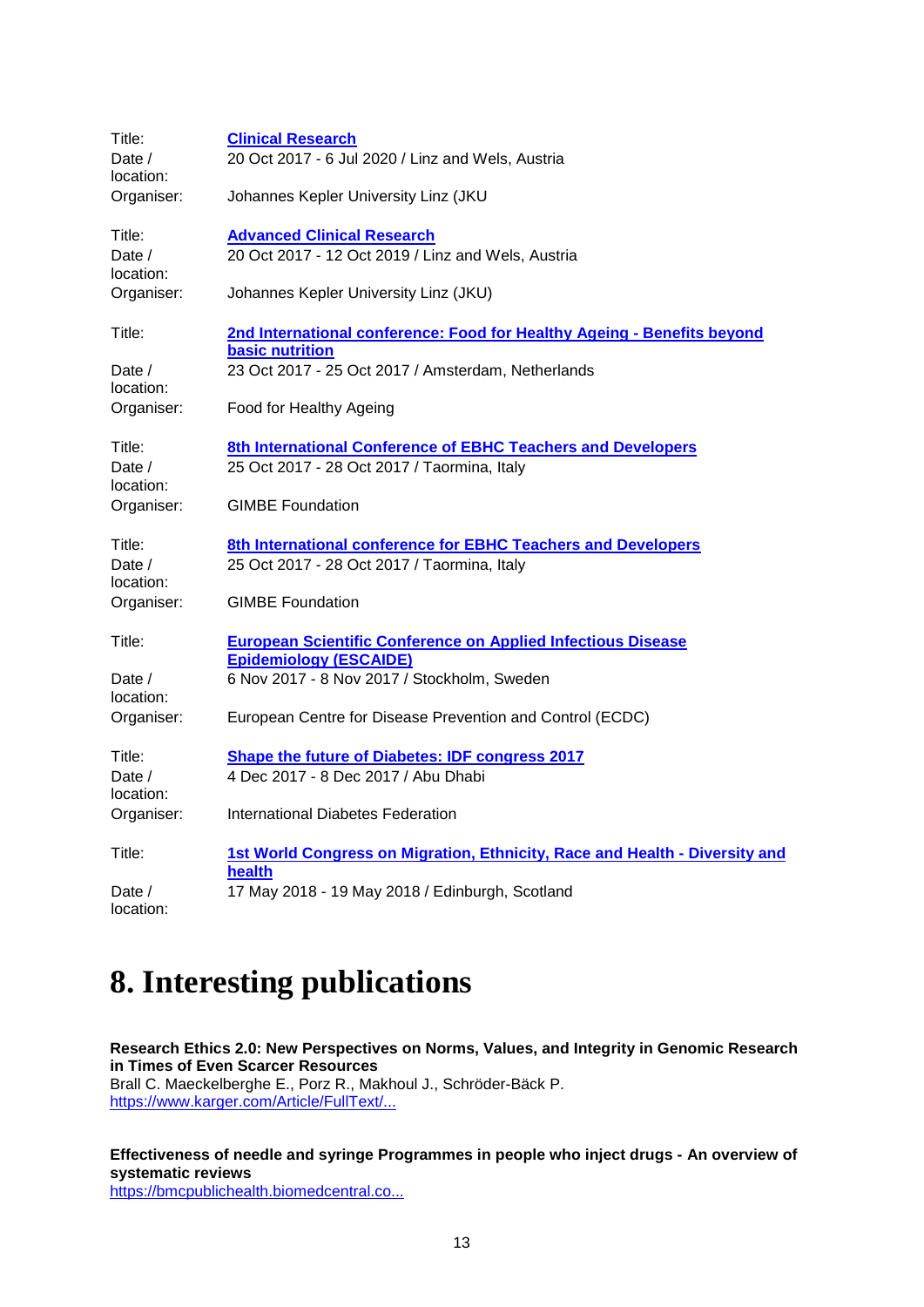#### **Integrating Clinical Research into Epidemic Response: The Ebola Experience**

National Academies of Sciences, Engineering, and Medicine; Health and Medicine Division; Board on Global Health; Board on Health Sciences Policy; Committee on Clinical Trials During the 2014-2015 Ebola Outbreak; Gerald Keusch, Keith McAdam, Patricia Cuff, Michelle Mancher, and Emily R. Busta, Editors.

[http://nationalacademies.org/hmd/reports...](http://nationalacademies.org/hmd/reports/2017/integrating-clinical-research-into-epidemic-response-the-ebola-experience.aspx)

#### **Women Epidemiology Lung Cancer (WELCA) study: reproductive, hormonal, occupational risk factors and biobank**

Isabelle Stücker, Diane Martin, Monica Neri, Pierre Laurent-Puig, Hélène Blons, Martine Antoine, Anne Guiochon-Mantel, Sylvie Brailly-Tabard, Marianne Canonico, Marie Wislez, Jean Trédaniel and WELCA study group.

[https://bmcpublichealth.biomedcentral.co...](http://euphapedia.eupha.org/newsletter/https:/bmcpublichealth.biomedcentral.com/articles/10.1186/s12889-017-4191-1)

# **The Rise of Post-truth Populism in Pluralist Liberal Democracies: Challenges for Health Policy** Ewen Speed1, Russell Mannion2\*

[http://ijhpm.com/article\\_3322\\_5737b5973e...](http://ijhpm.com/article_3322_5737b5973ea52feb588c3d8056b0e5cd.pdf)

#### **Exhaled carbon monoxide: a non-invasive biomarker of short-term exposure to outdoor air pollution**

Herve Lawin, Lucie Ayi Fanou, Vikkey Hinson, Jacqueline Wanjiku, N. Kingsley Ukwaja, Stephen B Gordon, Benjamin Fayomi, John R Balmes, Parfait Houngbegnon, Euripide Avokpaho and Ambaliou Sanni.

[https://bmcpublichealth.biomedcentral.co...](http://euphapedia.eupha.org/newsletter/https:/bmcpublichealth.biomedcentral.com/articles/10.1186/s12889-017-4243-6)

### **New Eurohealth - Harnessing big data for health**

This Spring issue, the Eurohealth Observer section opens with an article that gives a panoramic view of the benefits of unlocking the potential of big data in health care – for patients, providers, policymakers and researchers. Two articles are presented: Connecting the dots - putting big data to work for health systems, and Big data for better outcomes - supporting health care system transformation in Europe. The International section contains an article which discusses the health priorities of the 2017 Maltese EU Presidency. The Systems and policies section looks at four topics: Reforms to inpatient care in Slovakia, American health law changes under the Trump Presidency, Health care reform in Kosovo, and Brexit and health in the UK, followed by Eurohealth monitor. http://www.euro.who.int/ data/assets/pd...

#### **Moving to business - changes in physical activity and sedentary behavior after multilevel intervention in small and medium-size workplaces**

Minna Aittasalo, Matleena Livson, Sirpa Lusa, Ahti Romo, Henri Vähä-Ypyä, Kari Tokola, Harri Sievänen, Ari Mänttäri and Tommi Vasankari.

[https://bmcpublichealth.biomedcentral.co...](http://euphapedia.eupha.org/newsletter/https:/bmcpublichealth.biomedcentral.com/articles/10.1186/s12889-017-4229-4)

#### **Behavioral activation for smoking cessation and mood management following a cardiac event: results of a pilot randomized controlled trial**

Andrew M. Busch, Erin M. Tooley, Shira Dunsiger, Elizabeth A. Chattillion, John Fani Srour, Sherry L. Pagoto, Christopher W. Kahler and Belinda Borrelli. [https://bmcpublichealth.biomedcentral.co...](http://euphapedia.eupha.org/newsletter/https:/bmcpublichealth.biomedcentral.com/articles/10.1186/s12889-017-4250-7)

#### **Migrant workers in Italy: an analysis of injury risk taking into account occupational characteristics and job tenure**

Massimiliano Giraudo, Antonella Bena and Giuseppe Costa. [https://bmcpublichealth.biomedcentral.co...](http://euphapedia.eupha.org/newsletter/https:/bmcpublichealth.biomedcentral.com/articles/10.1186/s12889-017-4240-9)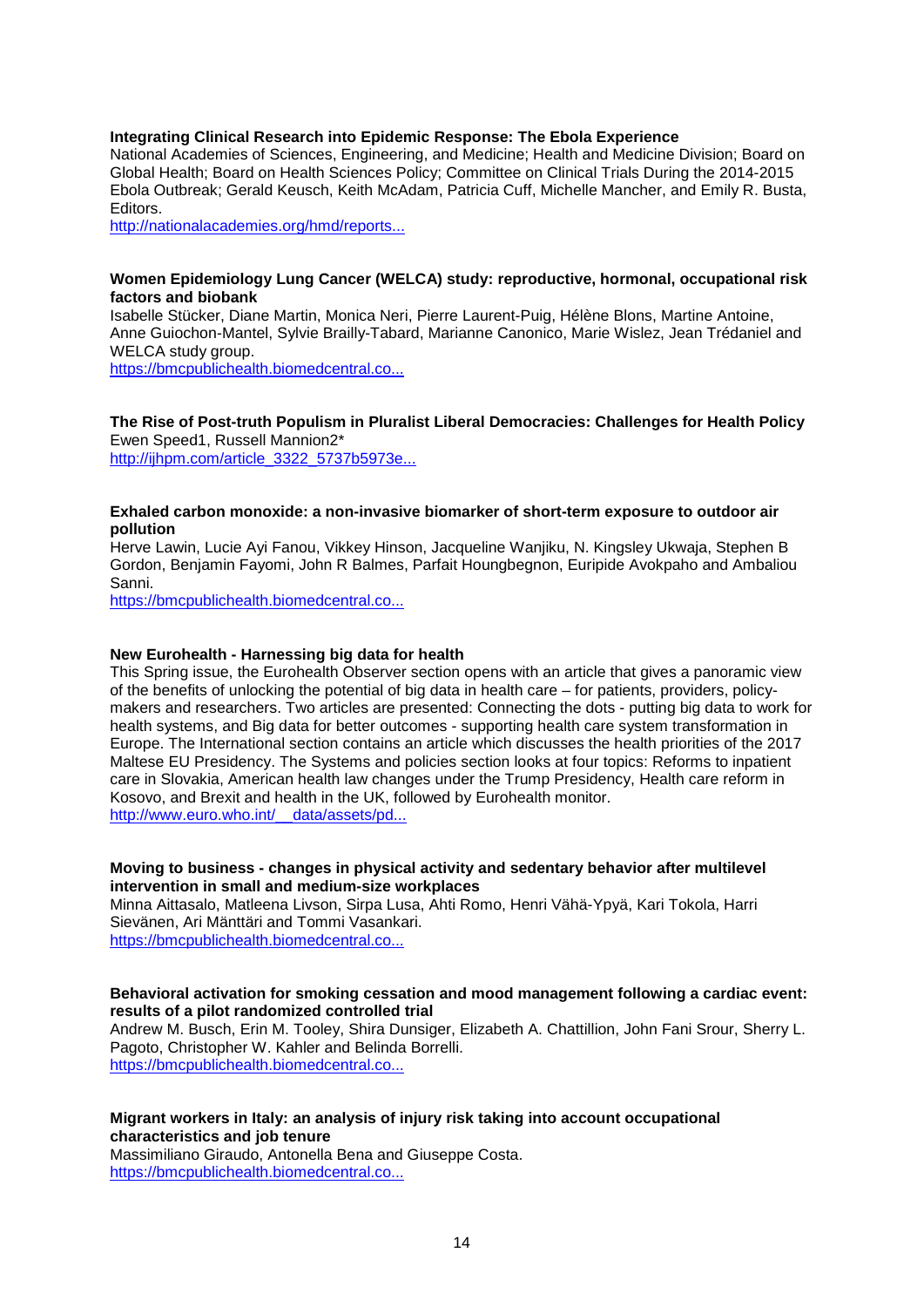#### **Household food insecurity is associated with abdominal but not general obesity among Iranian children**

Fateme Jafari, Simin Ehsani, Azadeh Nadjarzadeh, Ahmad Esmaillzadeh, Mahmood Noori-Shadkam and Amin Salehi-Abargouei.

[https://bmcpublichealth.biomedcentral.co...](http://euphapedia.eupha.org/newsletter/https:/bmcpublichealth.biomedcentral.com/articles/10.1186/s12889-017-4262-3)

#### **Strategies to improve engagement of 'hard to reach' older people in research on health promotion: a systematic review**

Ann E. M. Liljas, Kate Walters, Ana Jovicic, Steve Iliffe, Jill Manthorpe, Claire Goodman and Kalpa Kharicha.

[https://bmcpublichealth.biomedcentral.co...](http://euphapedia.eupha.org/newsletter/https:/bmcpublichealth.biomedcentral.com/articles/10.1186/s12889-017-4241-8)

#### **Prenatal determinants of physical activity and cardiorespiratory fitness in adolescence - Northern Finland Birth Cohort 1986 study**

Marjaana Tikanmäki, Tuija Tammelin, Marja Vääräsmäki, Marika Sipola-Leppänen, Satu Miettola, Anneli Pouta, Marjo-Riitta Järvelin and Eero Kajantie. [https://bmcpublichealth.biomedcentral.co...](http://euphapedia.eupha.org/newsletter/https:/bmcpublichealth.biomedcentral.com/articles/10.1186/s12889-017-4237-4)

#### **ASSET Pandemic preparedness and response bulletin**

The ASSET Pandemic Preparedness and Response Bulletin, "Share and move", mainly deals with the issue of Crisis Participatory Governance and related concepts, such as individual or community resilience.

[http://www.asset-scienceinsociety.eu/sit...](http://www.asset-scienceinsociety.eu/sites/default/files/asset_bulletin_-_issue_5_february_2017.pdf?utm_source=emailcampaign1006&utm_medium=phpList&utm_content=HTMLemail&utm_campaign=ASSET+Pandemic+Pr)

### **Health system factors influencing management of multidrug-resistant tuberculosis in four European Union countries - learning from country experiences**

[http://euphapedia.eupha.org/newsletter/G](http://euphapedia.eupha.org/newsletter/)erard de Vries, Svetla Tsolova, Laura F. Anderson, Agnes C. Gebhard, Einar Heldal, Vahur Hollo, Laura Sánchez-Cambronero Cejudo, Daniela Schmid, Bert Schreuder, Tonka Varleva and Marieke J. van der Werf. [https://bmcpublichealth.biomedcentral.co...](http://euphapedia.eupha.org/newsletter/https:/bmcpublichealth.biomedcentral.com/articles/10.1186/s12889-017-4216-9)

#### **Association between length of residence and overweight among adult immigrants in Portugal: A nationwide cross-sectional study**

Liliane Peralta da Costa, Sónia Ferreira Dias and Maria do Rosário Oliveira Martins. [https://bmcpublichealth.biomedcentral.co...](http://euphapedia.eupha.org/newsletter/https:/bmcpublichealth.biomedcentral.com/articles/10.1186/s12889-017-4252-5)

#### **Delivery of alcohol brief interventions in community-based youth work settings: exploring feasibility and acceptability in a qualitative study**

Martine Stead, Tessa Parkes, Avril Nicoll, Sarah Wilson, Cheryl Burgess, Douglas Eadie, Niamh Fitzgerald, Jennifer McKell, Garth Reid, Ruth Jepson, John McAteer and Linda Bauld. [https://bmcpublichealth.biomedcentral.co...](http://euphapedia.eupha.org/newsletter/https:/bmcpublichealth.biomedcentral.com/articles/10.1186/s12889-017-4256-1)

# **Correlates associated with participation in physical activity among adults: a systematic review of reviews and update**

Jaesung Choi, Miyoung Lee, Jong-koo Lee, Daehee Kang and Ji-Yeob Choi. [https://bmcpublichealth.biomedcentral.co...](http://euphapedia.eupha.org/newsletter/https:/bmcpublichealth.biomedcentral.com/articles/10.1186/s12889-017-4255-2)

# <span id="page-14-0"></span>**9. European Commission news**

**AMR Workshop - Antimicrobial consumption in animals: achievements and challenges in data collection**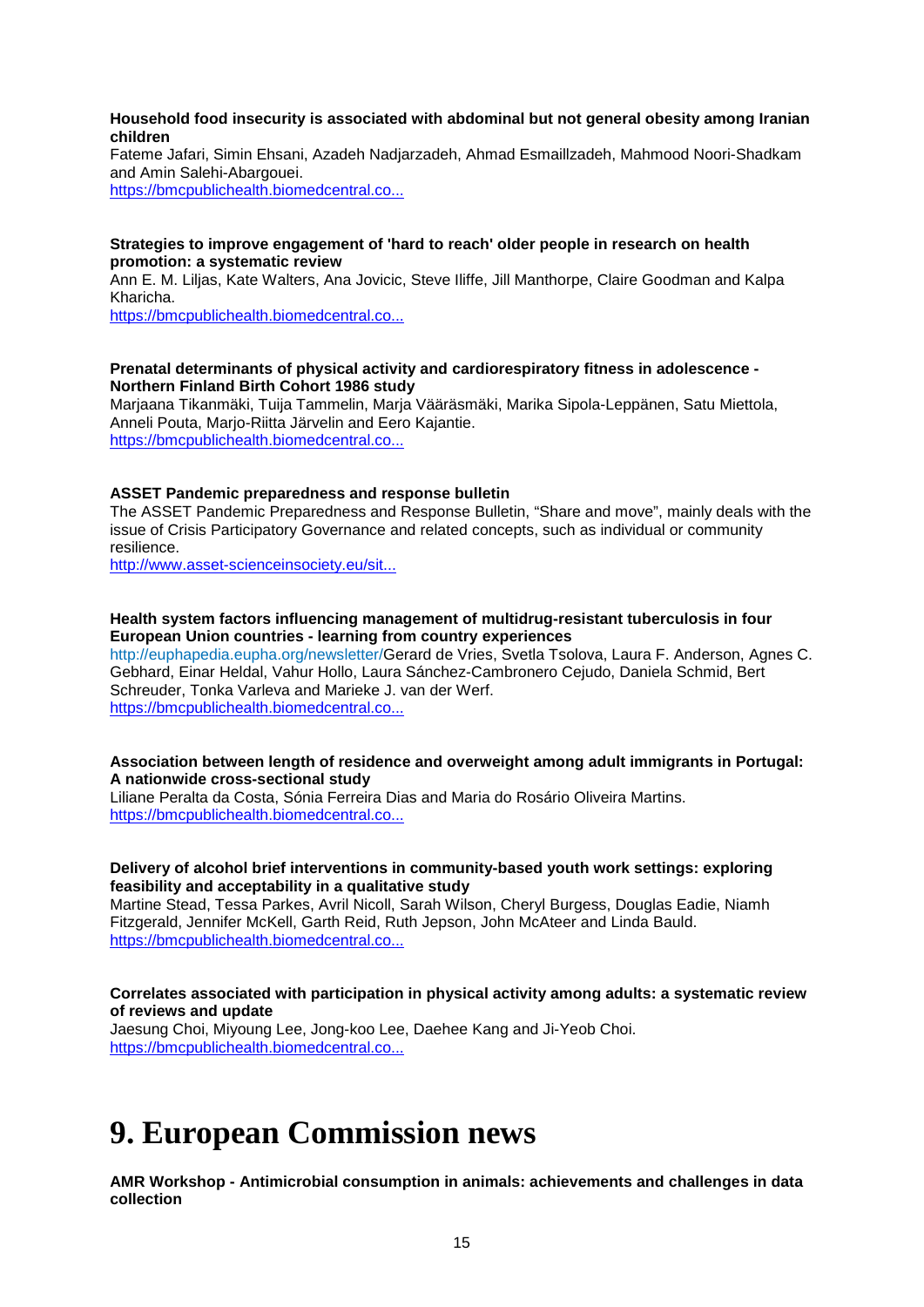The main aim of the workshop is to explore how data on antimicrobial consumption in animals can be improved. The discussion will also provide technical input for proposed legal provisions at EU level. [http://ec.europa.eu/newsroom/sante/newsl...](http://ec.europa.eu/newsroom/sante/newsletter-specific-archive-issue.cfm?newsletter_service_id=327&newsletter_issue_id=3345&page=1&fullDate=Wed%2026%20Apr%202017&lang=default)

**Health systems performance assessment / Medicinal products for human use**

Euripid Project "Statistical data for medicinal product pricing" reaches half-time [http://ec.europa.eu/chafea/news/news492....](http://ec.europa.eu/chafea/news/news492.html)

# **Health-EU Newsletter**

Healthy habits and timely screenings best bets in cancer prevention The European Code against Cancer, a set of recommendations to provide sound advice on cancer prevention, celebrates its 30th anniversary this year. Wendy Yared of the Association of European Cancer Leagues (ECL), a pan-European umbrella organisation of national and regional cancer leagues, speaks about progress made in the field of cancer prevention. [http://ec.europa.eu/newsroom/sante/newsl...](http://ec.europa.eu/newsroom/sante/newsletter-specific-archive-issue.cfm?newsletter_service_id=261&newsletter_issue_id=3212&page=1&fullDate=Tue%2004%20Jul%202017&lang=en)

# **Health indicators**

Indicator on total fertility rate updated with 2015 Eurostat data (ECHI 4) [http://ec.europa.eu/health/indicators/ec...](http://ec.europa.eu/health/indicators/echi/list_en%23id1)

# **Meeting documents available**

8th meeting of the HTA Network (Brussels, 29 March 2016) [https://ec.europa.eu/health/technology\\_a...](http://euphapedia.eupha.org/newsletter/https:/ec.europa.eu/health/technology_assessment/events/ev_20170329_en)

# <span id="page-15-0"></span>**10. European Centre for Disease Prevention and Control news**

# **Eurosurveillance, Volume 22, Issue 14, 06 April 2017**

Acute Usutu virus (USUV) infection detected in healthy blood donor concurrent with large Usutu virus epizootic in her residential area in Germany.

Excess all-cause and influenza-attributable mortality in Europe, December 2016 to February 2017 <http://www.eurosurveillance.org/ViewArticle.aspx?ArticleId=22766>

Blood donor screening for West Nile virus (WNV) revealed acute Usutu virus (USUV) infection, Germany, September 2016 <http://www.eurosurveillance.org/ViewArticle.aspx?ArticleId=22764>

High risk of dengue type 2 outbreak in French Polynesia, 2017 <http://www.eurosurveillance.org/ViewArticle.aspx?ArticleId=22765>

ECDC Round Table Report and ProMed-mail most useful international information sources for the Netherlands Early Warning Committee <http://www.eurosurveillance.org/ViewArticle.aspx?ArticleId=22761>

Performance of influenza case definitions for influenza community surveillance: based on the French influenza surveillance network GROG, 2009-2014 <http://www.eurosurveillance.org/ViewArticle.aspx?ArticleId=22762>

European Scientific Conference on Applied Infectious Disease Epidemiology (ESCAIDE) 2017 – registration and call for abstracts now open <http://www.eurosurveillance.org/ViewArticle.aspx?ArticleId=22763>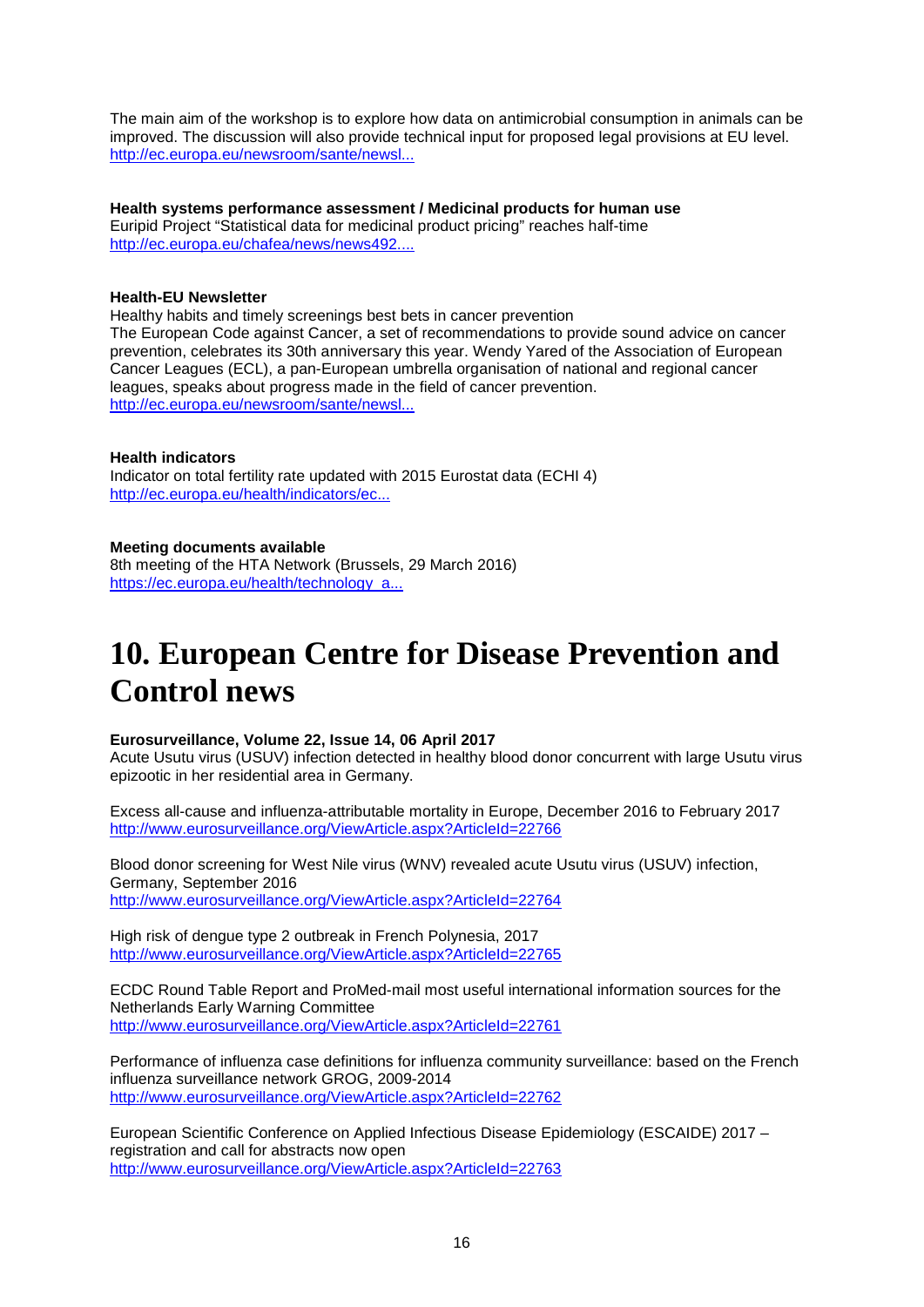#### **Eurosurveillance, Volume 22, Issue 13, 30 March 2017**

Call for papers for a special issue on screening and prevention of communicable diseases in newly arriving migrants in Europe

GISAID: Global initiative on sharing all influenza data – from vision to reality <http://www.eurosurveillance.org/ViewArticle.aspx?ArticleId=22750>

Significantly elevated number of human infections with H7N9 virus in Jiangsu in eastern China, October 2016 to January 2017 <http://www.eurosurveillance.org/ViewArticle.aspx?ArticleId=22751>

Risk factors for MERS coronavirus infection in dromedary camels in Burkina Faso, Ethiopia, and Morocco, 2015 <http://www.eurosurveillance.org/ViewArticle.aspx?ArticleId=22754>

In the national epidemiological bulletins – a selection from current issues <http://www.eurosurveillance.org/ViewArticle.aspx?ArticleId=22752>

ECDC's latest publications <http://www.eurosurveillance.org/ViewArticle.aspx?ArticleId=22759>

Job vacancies at the European Centre for Disease Prevention and Control <http://www.eurosurveillance.org/ViewArticle.aspx?ArticleId=22758>

Call for papers for a special issue on screening and prevention of communicable diseases in newly arrived migrants in Europe <http://www.eurosurveillance.org/ViewArticle.aspx?ArticleId=22760>

#### **Eurosurveillance, Volume 22, Issue 16, 20 April 2017**

Study concludes in limited resource settings with necessary TBE vaccination prioritisation, vaccination programmes targeting children may have higher impact on disease burden.

Three cases of mcr-1-positive colistin-resistant Escherichia coli bloodstream infections in Italy, August 2016 to January 2017

<http://www.eurosurveillance.org/ViewArticle.aspx?ArticleId=22780>

Hepatitis E and blood donation safety in selected European countries: a shift to screening? <http://www.eurosurveillance.org/ViewArticle.aspx?ArticleId=22776>

Estimating the annual burden of tick-borne encephalitis to inform vaccination policy, Slovenia, 2009 to 2013

<http://www.eurosurveillance.org/ViewArticle.aspx?ArticleId=22778>

Predictors of hepatitis B vaccination status in healthcare workers in Belgrade, Serbia, December 2015 <http://www.eurosurveillance.org/ViewArticle.aspx?ArticleId=22777>

Job vacancy at the European Centre for Disease Prevention and Control <http://www.eurosurveillance.org/ViewArticle.aspx?ArticleId=22779>

#### **Eurosurveillance, Volume 22, Issue 15, 13 April 2017**

Unusual pattern of circulating norovirus strains in the 2016/17 season in France: three genotypes predominate including two emerging ones

Indistinguishable NDM-producing Escherichia coli isolated from recreational waters, sewage, and a clinical specimen in Ireland, 2016 to 2017 <http://www.eurosurveillance.org/ViewArticle.aspx?ArticleId=22775>

Emergence of new recombinant noroviruses GII.p16-GII.4 and GII.p16-GII.2, France, winter 2016 to 2017

<http://www.eurosurveillance.org/ViewArticle.aspx?ArticleId=22768>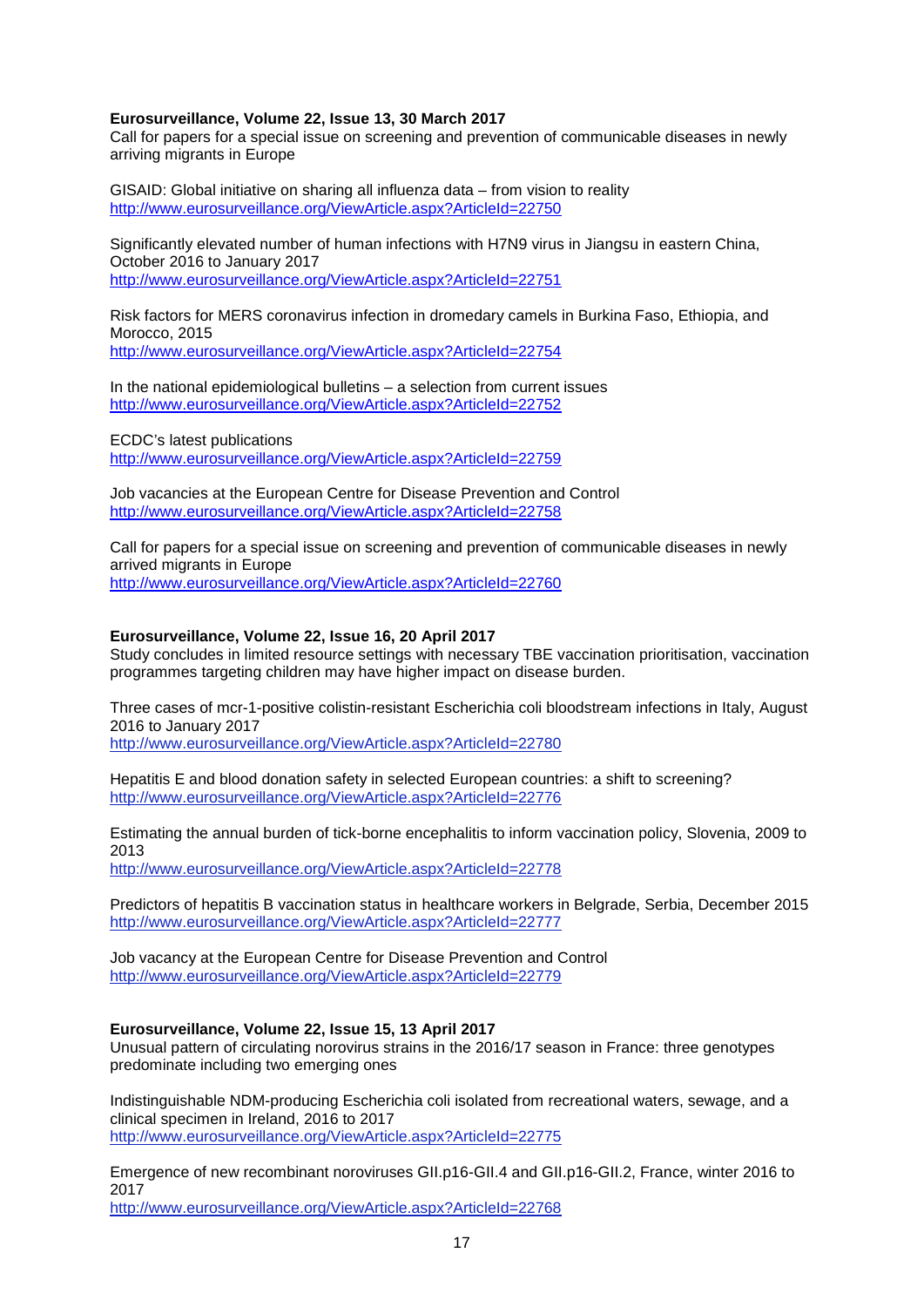Maternal pertussis immunisation: clinical gains and epidemiological legacy <http://www.eurosurveillance.org/ViewArticle.aspx?ArticleId=22772>

Concern regarding the alleged spread of hypervirulent lymphogranuloma venereum Chlamydia trachomatis strain in Europe <http://www.eurosurveillance.org/ViewArticle.aspx?ArticleId=22773>

Authors'reply: Concern regarding the alleged spread of hypervirulent lymphogranuloma venereum Chlamydia trachomatis strain in Europe <http://www.eurosurveillance.org/ViewArticle.aspx?ArticleId=22774>

Erratum for Euro Surveill. 2017;22(14) <http://www.eurosurveillance.org/ViewArticle.aspx?ArticleId=22767>

#### **Eurosurveillance, Volume 22, Issue 17, 27 April 2017**

IIS - a robust and systematic approach to monitoring safety and effectiveness of immunisation programmes

Registries: An essential tool for maximising the health benefits of immunisation in the 21st century <http://www.eurosurveillance.org/ViewArticle.aspx?ArticleId=22786>

Ongoing measles outbreak in Wallonia, Belgium, December 2016 to March 2017: characteristics and challenges

<http://www.eurosurveillance.org/ViewArticle.aspx?ArticleId=22787>

Immunisation Information Systems – useful tools for monitoring vaccination programmes in EU/EEA countries, 2016

<http://www.eurosurveillance.org/ViewArticle.aspx?ArticleId=22782>

Assessing varicella vaccine effectiveness and its influencing factors using health insurance claims data, Germany, 2006 to 2015 <http://www.eurosurveillance.org/ViewArticle.aspx?ArticleId=22784>

Written reminders increase vaccine coverage in Danish children - evaluation of a nationwide intervention using The Danish Vaccination Register, 2014 to 2015 <http://www.eurosurveillance.org/ViewArticle.aspx?ArticleId=22785>

Suboptimal MMR2 vaccine coverage in six counties in Norway detected through the national immunisation registry, April 2014 to April 2017 <http://www.eurosurveillance.org/ViewArticle.aspx?ArticleId=22781>

Establishing and maintaining the National Vaccination Register in Finland <http://www.eurosurveillance.org/ViewArticle.aspx?ArticleId=22783>

# <span id="page-17-0"></span>**11. WHO news**

#### **Health Panorama**

Public Health Panorama provides a platform to scientists and public health practitioners for the publication of lessons learned from the field, as well as original research work, to facilitate the use of evidence and good practice for public health action. For the latest issue, call for papers and subscription to the newsletter: [http://www.euro.who.int/en/publications/...](http://www.euro.who.int/en/publications/public-health-panorama)

**WHO Euro - Regions for Health network newsletter Scandinavian partnership to support public health change agents**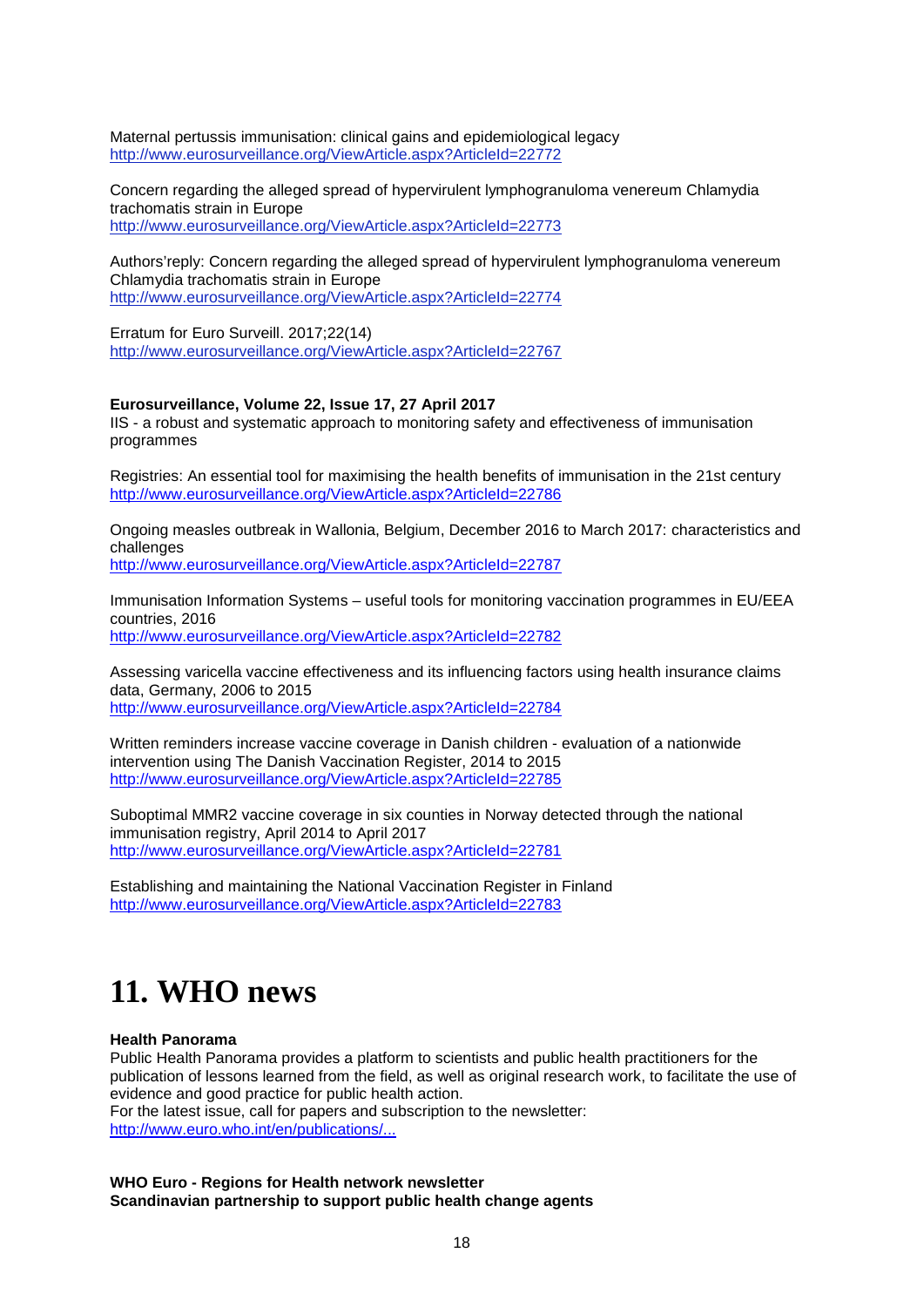#### 10-04-2017

The Norwegian WHO Healthy Cities Network has joined forces with its fellow networks in Denmark and Sweden to contribute to the development of a new course, the aim of which is to build competencies and know-how among those working to improve health and well-being and reduce health inequities at a local level.

#### **What is resilience and why does it matter for small countries?**

31-03-2017

Today, resilience has become a sort of buzzword in academia as well as in a wide range of policy contexts. Many people at all levels speak about resilience, often incorrectly and/or without defining it. Despite some differences, there is agreement in the scientific literature that resilience is related to processes and skills that influence good individual and community health outcomes, in spite of negative events, serious threats and hazards.

#### **The new health social model in Durrës (Albania)**

30-03-2017

In February 2016 the Durrës Regional Health Directorate (Albania) – in collaboration with the country's Ministry of Health and United Nations Children's Fund (UNICEF) office, the Institute of Public Health, Durrës Municipality, and Shijak Municipality – presented a joint intervention programme for the improvement of maternal and child health in the former Durrës District (now Durrës County). This new social model of health has become the new health policy framework in the Durrës Regional Health Directorate.

# **Take care of yourself with the "Girasole" Project (Ticino)**

23-03-2017

The Department of Health and Social Welfare of the Ticino Region, Switzerland, initiated the "Girasole" project, a pilot project that promotes healthy behaviours, in particular physical activity for the adult population aged between 40 and 75 years. Collaboration with family physicians is crucial, since they are in the privileged position to raise awareness among patients on what can effectively improve health and increase well-being.

#### **Lower Austria launches a new EU-funded cross-border health care project with South Moravia and South Bohemia**

08-03-2017

As part of the project co-founded with the EU – "Gemeinsam Grenzenlos Gesund" (Unlimited Health Together) – Lower Austria cooperates with its Czech border regions South Moravia and South Bohemia. In the last 8 years many pioneering EU projects have been conducted in this border region, with the project Gemeinsam Grenzenlos Gesund making another step for long-term practical crossborder cooperation.

#### **Networks and partnerships: Wales collaborating for global health**

21-02-2017

The Wales Celebration Conference "Networks and Partnerships: Wales Collaborating for Global Health", held on the 27 March 2017 in the Future Inns, Cardiff Bay focused on how to maximize the benefits of national and international networks, building active and sustainable partnerships and collaborations as well as celebrating the progress made in the implementation of the Charter for International Health Partnerships in Wales (the Charter) and how it contributes to the global health and sustainable development agenda.

# **First meeting of the Health and SDGs Expert Working Group provides input to roadmap for health and sustainable development in the Region**

25-01-2017

In 2016, countries of the WHO European Region recognized that the Health 2020 policy framework and related World Health Assembly and Regional Committee resolutions provide a strong foundation upon which to position health at the centre of initiatives to implement the 2030 Agenda for Sustainable Development and achieve its Sustainable Development Goals (SDGs).